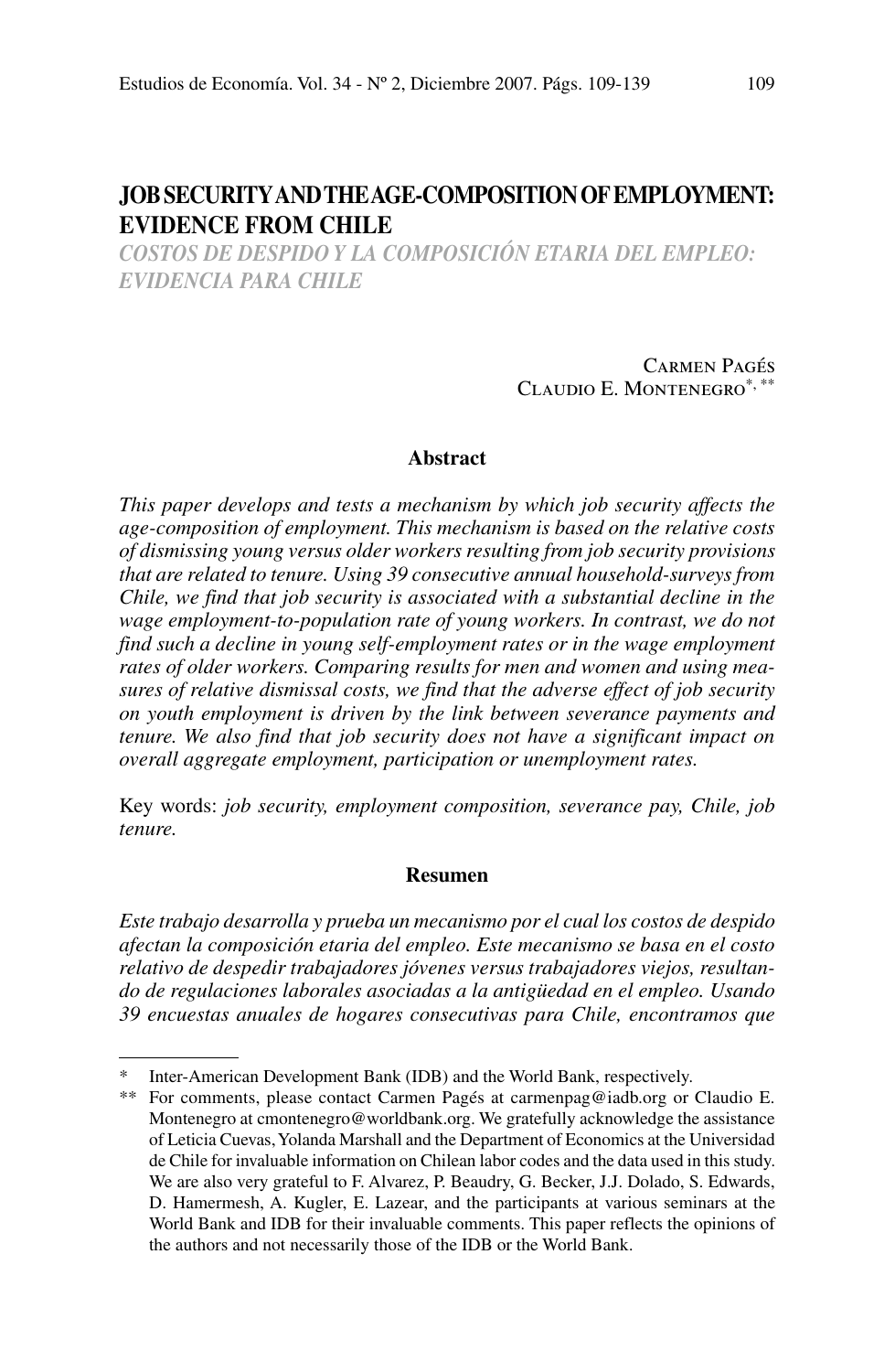*los costos de despido están asociados con una baja sustancial en el cuociente empleo-población de los trabajadores asalariados jóvenes. En contraste, no encontramos esta caída en las tasas de empleo de trabajadores jóvenes por cuenta propia o de los asalariados de mayor edad. Comparando los resultados para hombres y mujeres usando mediciones de los costos relativos de despido, encontramos que el efecto negativo de los costos de despido sobre el empleo juvenil está dado por la relación entre las indemnizaciones por despido y la antigüedad en el empleo. También encontramos que los costos de despido no tiene un impacto significativo a nivel agregado en el empleo, en la participación laboral o en las tasas de desempleo.*

Palabras clave: *costos de despido, composición del empleo, indemnización por despido, Chile, antigüedad en el empleo.*

JEL Classification: *E24, J23, J65.*

#### **1. Introduction**

In most countries, job security provisions were set up with the aim of protecting workers against economic fluctuations. However, economic theory and empirical evidence suggest that restrictions on firing workers decrease job creation and job destruction flows, reduce the speed at which employment adjusts to shocks, and increase the incidence of long-term unemployment.<sup>1</sup> Thus, even when some workers may benefit from these provisions, others, less fortunate, may be hurt.

Restricted inflows to employment and long-term unemployment will affect some workers more than others depending on the characteristics of workers and the design of job security policy. In this paper, we explore and test a mechanism by which job security may bias employment against young workers and in favor of older ones. Our mechanism is based on the explicit link between severance pay and tenure found in most countries in which job security is mandatory. As severance pay increases with tenure, and tenure tends to increase with age, older workers become more costly to dismiss than younger ones. If wages and other labor costs do not adjust accordingly, negative shocks may result in a disproportionate share of layoffs among young workers. Therefore, by reducing hiring rates and increasing youth layoff rates, tenure-based job security may result in lower young-to-older-workers employment rates.

We are not the first examining the effect of job security on youth employment. Across a panel of OECD countries, Lazear (1990) finds some evidence that young-to-older-workers employment rates are negatively associated with job security provisions. Yet, his results are not robust to alternative econometric specifications. Nickell (1997) finds some additional support for a prime-age

At the theoretical level see, among others, Bertola (1990), Hamermesh (1993) and Nickell (1986) for a partial equilibrium analysis and Hopenhayn and Rogerson (1993) for a general equilibrium analysis of the impact of job security on employment and turnover. At the empirical level, see Anderson (1993), Grubb and Wells (1993), Hamermesh (1995), Hamermesh and Pfann (1996a), Hamermesh and Pfann (1996b), and Nickell (1997).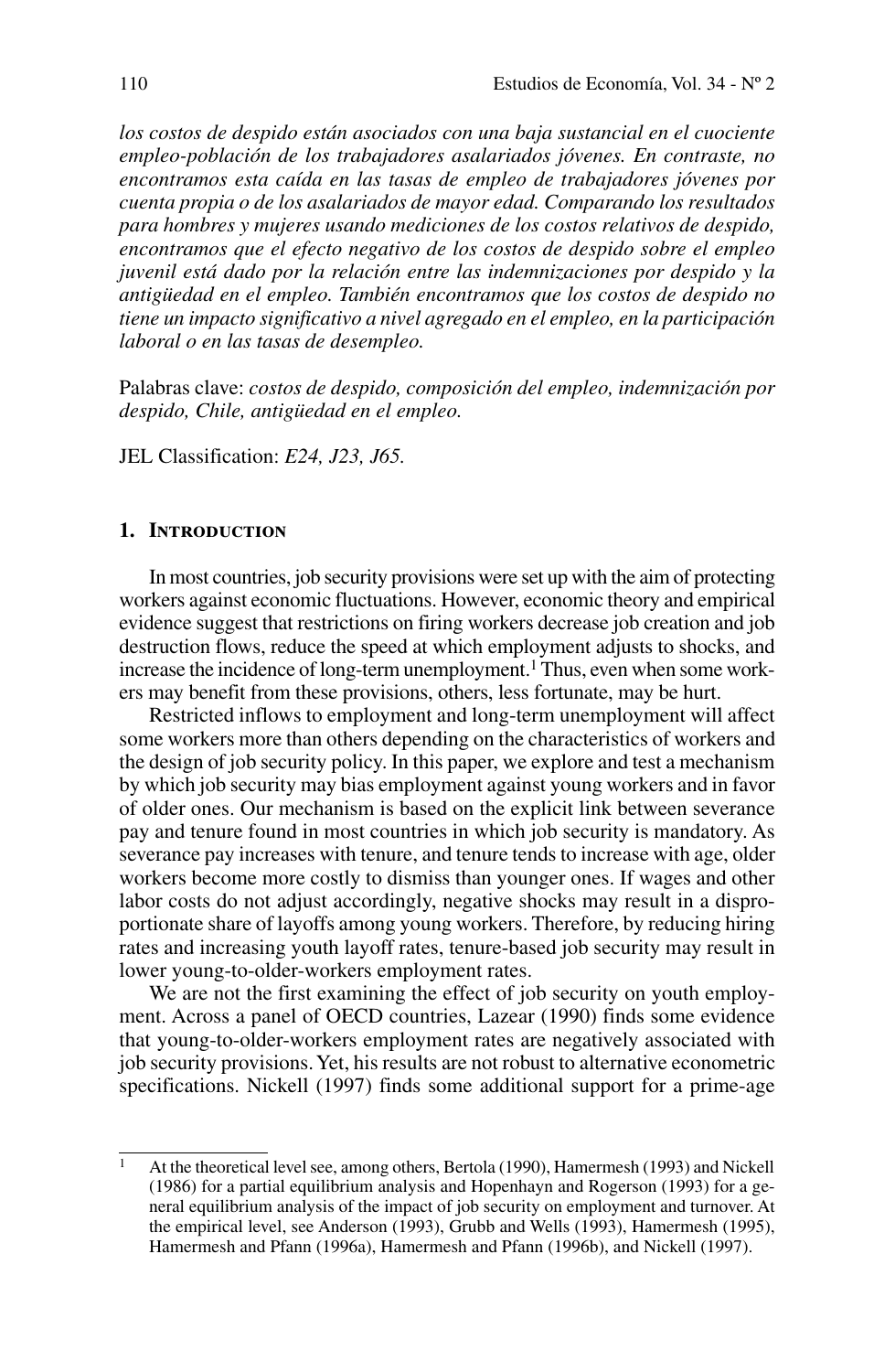employment bias in high job security countries. Bertola, Blau, and Kahn (2002) find that job security increases the unemployment rate of young workers relative to other groups. More recently, Kahn (2007) finds that higher job security (as measured by the OECD) increases the relative incidence of joblessness for women, immigrants and young workers as well as the relative incidence of temporary employment among these groups. In these studies, higher unemployment or lower relative employment for the youth is expected because job security reduces hiring, which should particularly affect the youth. Most rely on cross country differences in job security to identify its effects.

In this paper we take a different route. We develop our main argument in the context of a simple model and then we test its predictions using the remarkable time-variability experienced by the Chilean labor legislation. Chile constitutes an ideal social laboratory in which to test the impact of job security for a variety of reasons: First, during the period 1960-1998, Chile went through six labor market reforms, evolving from a situation of dismissal-at-will to a highly regulated labor market by OECD standards.<sup>2</sup> By relying on this time-variability and using the wealth of information contained in cross-section data, we reduce the scope for omitted variable bias. Second, the Chilean labor market reforms have involved shifts in the relative costs of dismissing short versus long-tenure workers, which provides the variability required to test the mechanisms developed in the theoretical model. Third, job security provisions in Chile are very similar to the ones observed in many OECD and Latin American countries. This implies that these results can offer valuable lessons for other countries. Lastly, Chile has a large formal sector by Latin American standards, which facilitates the task of measuring the impact of regulations on labor market performance. This study also fills a gap in the literature, since relative to OECD countries, there are few studies analyzing the effects of employment protection in developing countries.3

We use the wage and employment information regarding male workers contained in 39 consecutive household surveys spanning the period 1960-1998, and find a substantially different impact of job security across young, middle-age, and older workers. As predicted by our model, an increase in job security leads to a decline in the wage employment-to-population rates of young workers. In contrast, we do not find such a decline in young self-employment (where job security regulations do not apply) or in the wage-employment rates of older workers. The effect on the wage-employment rates of young workers is high; a 100% increase in severance-pay is associated with a contemporaneous 1.6 percentage point decline in youth employment-to-population rates and a 1.3 percentage point decline in participation rates. After 10 years, the estimated decline in employment surpasses 15 percentage points. This decline is mostly absorbed by a fall in participation, with little or no effect, on youth unemployment rates.

We then explore the channels by which job security alters the age-composition of employment. We distinguish between a "barrier-to-entry'' effect and the relative firing cost mechanism developed in this paper. Our findings strongly suggest

<sup>&</sup>lt;sup>2</sup> See Heckman and Pagés (2004).<br><sup>3</sup> Important examples are the stud

Important exceptions are the studies analyzing the effects of job security in India. See for example Fallon and Lucas (1991), Fallon and Lucas (1993), Besley and Burgess (2004), Dutta Roy (2004), and Ahsan and Pagés (2007).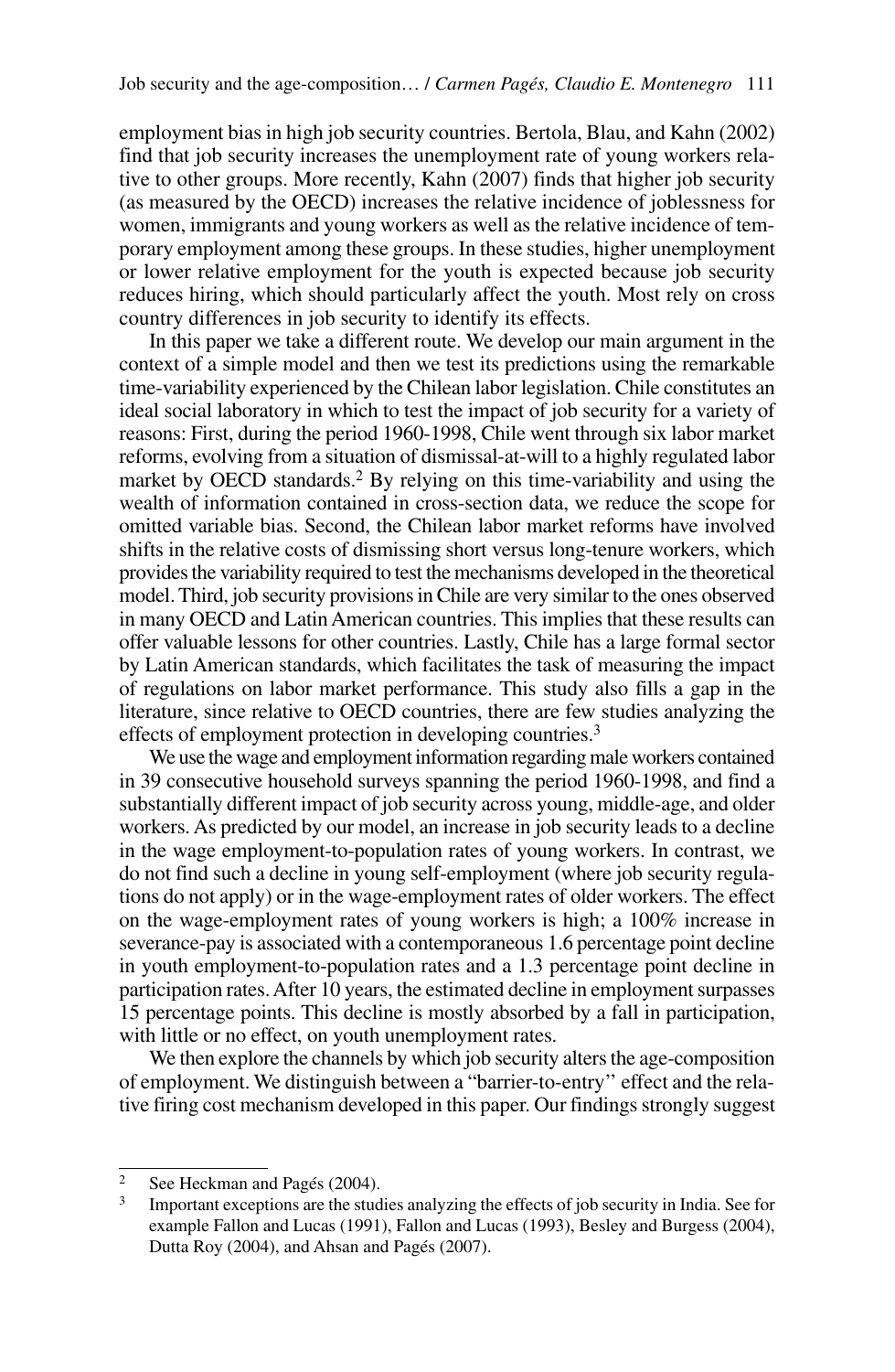that job security affects young employment rates through its link to tenure. We obtain this conclusion out of two separate findings. First, as suggested by our model, young and older female workers are less affected by job security than their male counterparts. Second, youth employment rates for male workers are more sensitive to relative than to absolute firing costs.

Finally, we provide results for the overall sample. Our findings suggest that job security provisions do not have a significant effect on total employment, participation or unemployment rates.

The rest of the paper is organized as follows: In Section 2, we develop a partial equilibrium model to assess the impact of tenure-based job security on firms' hiring and firing decisions. In Section 3, we discuss labor reforms in Chile and build a summary index of labor legislation. In addition, we describe the data, the empirical methodology, and present our empirical results. Finally, in Section 4, we conclude.

#### **2. The Model**

In this section we present a simple model to analyze firms' firing and hiring decisions in environments where mandated severance pay increases with a worker's tenure at a firm.

We assume a continuum of firms operating with a technology that has constant returns to scale and uses labor as the only factor of production. Each worker has a per-period productivity equal to  $\theta$ <sup>*i*</sup> where the subscript *i* identifies whether the economy is in a good ( $i = g$ ) or a bad ( $i = b$ ) state and  $\rho$  is the probability that the economy remains in a given state in the following period. Consequently, we assume that  $\theta_{\varrho} > \theta_{\varrho}$ .

In this economy, workers have a finite working life that lasts a total of three periods, after which they retire from the labor market. The timing of firms' decisions is as follows: In each period, and depending on  $\theta_i$ , firms decide how many new workers to hire and how many of the existing workers to keep. For simplicity, we assume that firms only hire among workers that are at the beginning of their working careers; older workers that have lost their jobs or never found one, remain unemployed or leave the labor force.

In the event of a dismissal, firms have to pay a severance penalty that increases with a worker's tenure at the firm. The mandated schedule is as follows: After one period, the severance pay is *F*, which increases to  $\alpha F$ ,  $\alpha > 1$  after two periods at the firm. After three periods, the worker retires at zero cost.

Given these assumptions, the expected value of continuing a match with a worker that has been j periods at the firm, given state  $\theta_i$ ,  $(SW_{ji})$  is:

(1) 
$$
SW_{2i} = Max\{\theta_i - w, -\alpha F\}
$$

(2) 
$$
SW_{1i} = Max\{\theta_i - w + \beta E_i SW_{2i}, -F\}
$$

(3) 
$$
SW_{0i} = \theta_i - w + \beta E_i SW_{1i}
$$

where  $E_iSW_{ji}$  is the expected future value of a match conditional on  $\theta_i$ ,  $\beta$  denotes the discount rate and *w* is the wage, where  $w \in [\theta_{\rho}, \theta_{h}]$ . In this model, wages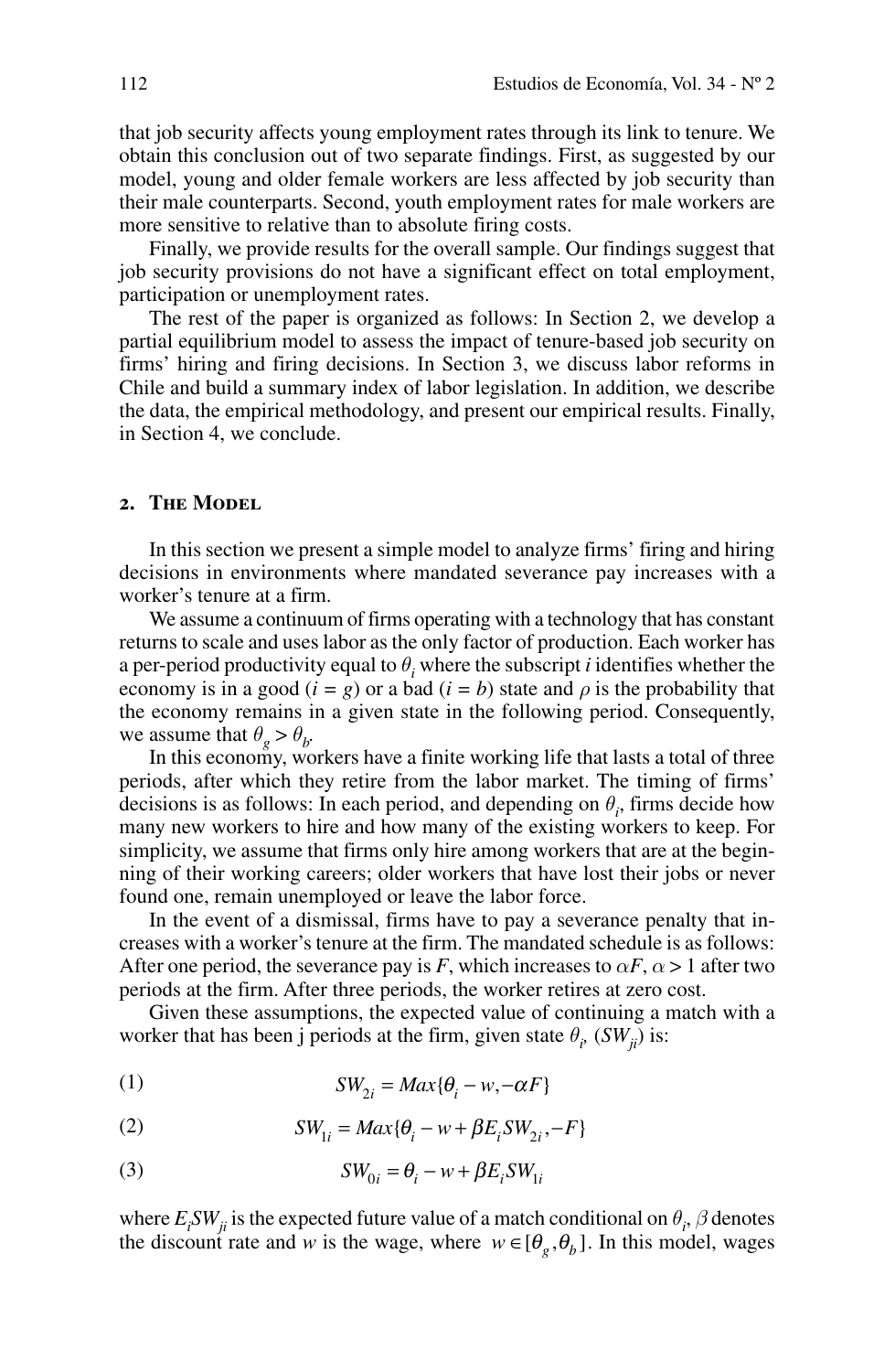are given and, for simplicity, assumed to be constant across a worker's life and across states.<sup>4</sup> Expression  $(1)$  indicates that the value of continuing a match with a worker that has been at firm for two years (from now on a two-period worker) is the maximum between what an employer obtains if the worker remains employed and what the firm has to pay if the worker is dismissed. If the per-period productivity is given to be  $\theta_i$ , the continuation value of a worker is below the threshold given by the firing cost, the match is terminated and  $SW_{2i} = -\alpha F$ . Condition (2) is equivalent to condition (1), however the threshold for workers that have been at a firm for only one period (one-period workers) is lower, reflecting their lower firing costs.

Our last assumption is that hiring a worker implies a cost that depends on how tight is the labor market. In periods of low unemployment, it requires more time and effort to fill a vacancy. Let *H* (*U*) be the cost of hiring a worker depending on the state of the labor market and let  $H'(.) < 0$ . This assumption ensures that if  $SW_{0i} > 0$ , new jobs are created until the value of hiring a new worker is driven to zero.<sup>5</sup> That is:

$$
SW_{0i} - H(.) \le 0
$$

In this simple set up, a firm operates "units'' of production, namely workers, as long as the expected value of the unit is larger than the value of shutting the unit down. Future higher costs of dismissals are internalized because they tend to reduce the expected value of keeping a worker, therefore making it more likely that the worker is fired at present. Our next question is, given bad times, which workers are more likely to be dismissed first?

## **2.1. Which workers are more likely to be fired?**

Proposition 1. *Given a severance pay schedule with slope α, there is a value*   $\rho^*$  such that: i) For values of  $1 > \rho \ge \rho^*$ , one-period workers will be more *likely to be dismissed than two-period workers; ii) For values of*  $0 < \rho < \rho^*$ , *two-period workers will be more likely to be fired; and iii) ρ<sup>\*</sup> is increasing in*  $\theta$ <sup>*g*</sup> – *w* and decreasing in  $\alpha$ .

*Proof*: See Appendix A.

Why does the likelihood of dismissing a one-period or a two-period worker depends on the persistency of a shock? Assume that a firm falls into a bad state and the persistency of the shock is expected to be large (that is,  $\rho$  is close to 1). Given this state of affairs, existing workers are not good investments since the employer is likely to incur many periods of losses before emerging into a

<sup>4</sup> Assuming that wages and productivity increase over a worker's life would not alter our results as long as wages increase in direct relation to productivity. In the same manner, assuming  $w_a > w_b$ , but not so much as to imply lower employment in good states, would not alter our results but add an extra notation to the model.

<sup>&</sup>lt;sup>5</sup> The assumption that hiring costs depends on market tightness is found in matching models, such like Mortensen and Pissarides (1997).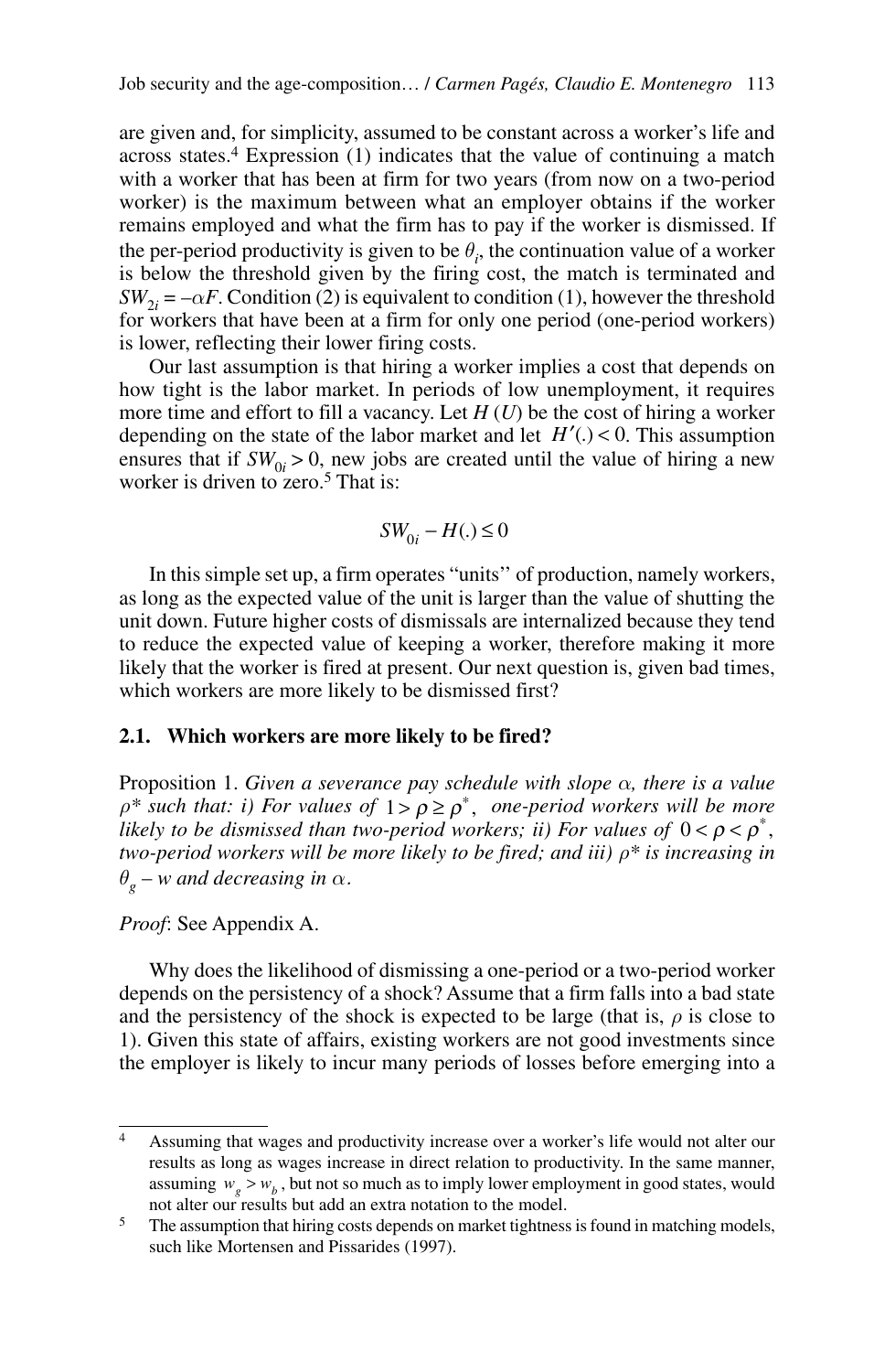good state. Moreover, young workers are worse investments than older ones since old workers will retire sooner at no cost for the firm. In this case, firms will dismiss young workers first. As the probability of remaining in a bad state declines, young workers become more attractive because they might become good values in the future. An employer then, will be more likely to cash loses with an old worker and keep the option value with a younger one. Moreover, the likelihood that young workers are dismissed first increases with the slope of the severance pay-tenure profile.

In the following subsection we use this simple model to assess the impact of a labor codes reform on firms' optimal hiring and firing decisions. Studies like Bertola (1990) and others, analyze the impact of altering severance payments on hiring and firing decisions when severance pay does not vary by tenure. Their predictions are well-known: lower job security leads to more workers hired in good times and more workers fired in bad times, with undetermined effects on average employment. In this paper we perform a different exercise: We analyze the impact of a change in the *slope* at which severance pay increases with tenure.

## **2.2. Impact of a Labor Reform**

Proposition 2. *An increase in severance pay, in the form of a higher α, leads to a reduction in new hirings and a Last-in First-out (LIFO) firing policy.*

*Proof:* Assume  $\alpha' > \alpha$ . If  $SW_{2h} > -\alpha F$  then the change is not binding and nothing occurs. Assume instead that  $SW_{2h} = -\alpha F$  but  $\theta_h - w > -\alpha' F$ . In such case,  $SW'_{2b} = \theta_b - w < SW'_{2b}$  and two-period workers, that were dismissed before the policy change, will not be fired afterwards. This change implies that  $SW'_{1g} = \theta_g - w + \beta \rho SW_{2g} + \beta (1 - \rho) SW'_{2b} < SW_{1g}$  and in the same manner,  $SW_{1b}$   $\langle SW_{1b} \rangle$  <sup>o</sup>thus, first-year workers are now more likely to be dismissed than before. Finally, because  $SW_{1i} > SW_{1i}$  then  $SW_{0i} > SW_{0i}$  and firms will want to hire less young workers.

Thus, the continuation value of one-period workers decreases after the change in policy since a bad state of nature leads to higher future firing costs for these workers. It is clear then, that one-period workers would be *more* likely to be dismissed, while more tenured workers will be *less* likely to be fired after an increase in  $\alpha$ . Therefore, an increase in the slope at which severance pay increase over time does not affect all workers in the same manner. In particular, more tenured workers will benefit by an increasing severance pay profile. An opposite type of reform, that is, one that reduces the slope of the severance pay profile, would induce an increase in new hirings and a First-in First out (FIFO) firing policy.

#### **2.3. Higher Exogenous Turnover and Labor Reforms**

Assume that certain workers have higher quit rates than others and that this characteristic is unrelated to job security policy. We denote the quit rate as  $1 - q$  and assume the existence of two groups of workers  $h = m$ , f, for which  $q^f < q^m$ . The corollary of proposition (2) is that the impact of a higher  $\alpha$  will be stronger for the group with lower exogenous turnover rates. In order to see this, it is useful to write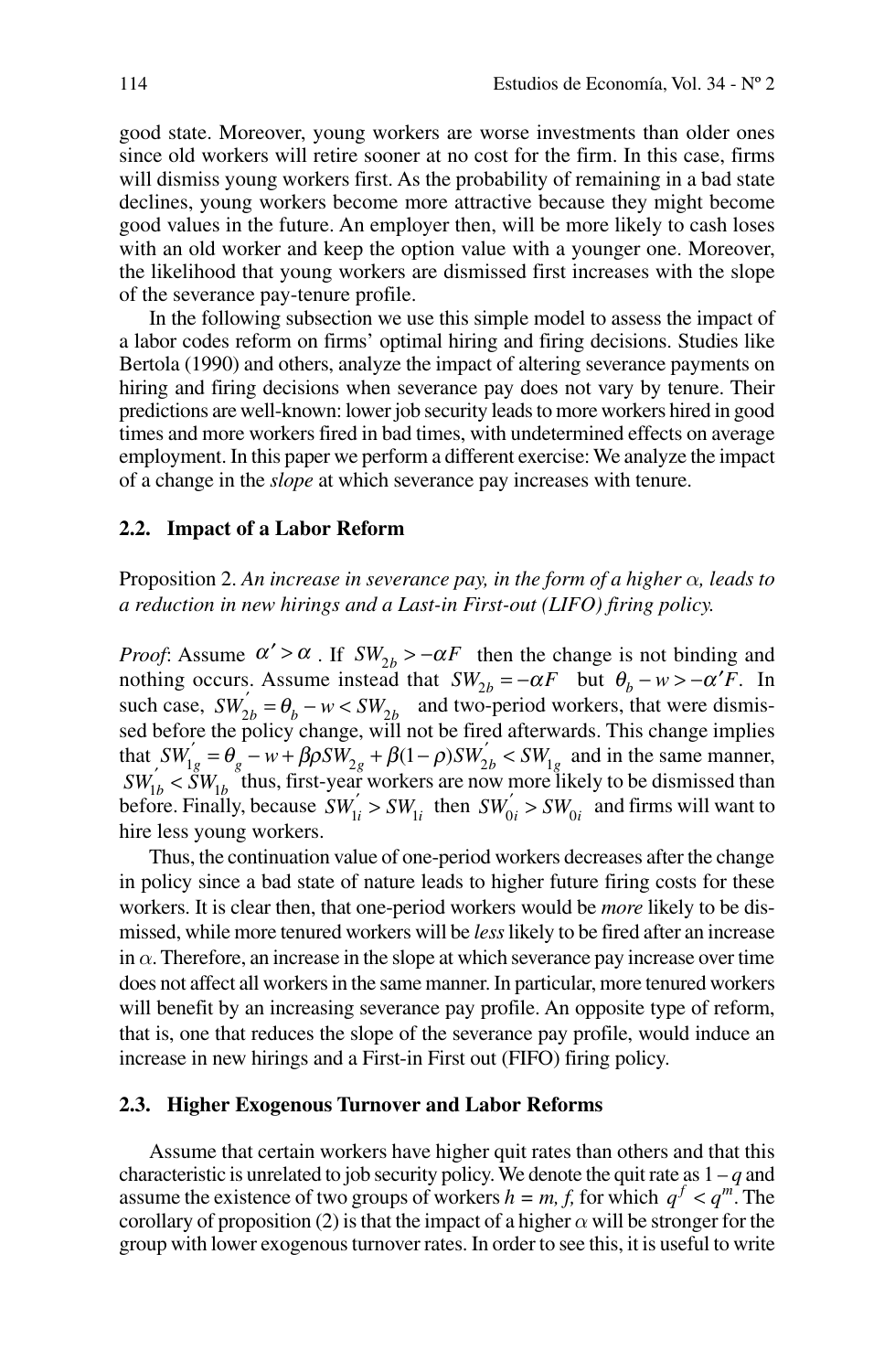conditions (1) -(3) including the quit rate. Thus,  $SW_{2i}^{m} = SW_{2i}^{f} = Max{\theta_i - w, -\alpha F}$ ,  $SW_{1i}^f = Max\{\theta_i - w + \beta q^f E_i SW_{2i}^f, -F\}$  and  $SW_{1i}^m = Max\{\theta_i - w + \beta q^m E_i SW_{2i}^m, -F\}$ whereas  $SW_{0i}^f = \theta_i - w + \beta q^f E_i SW_{1i}^f$  and  $SW_{0i}^m = \theta_i - w + \beta q^m E_i SW_{1i}^m$ . Assume  $\alpha' > \alpha$ ,  $SW_{2b}^m = SW_{2b}^f = -\alpha F$  and  $SW_{2b}^{m'} = SW_{2b}^f = \theta_b - w > -\alpha'F$ . In addition, assume  $SW_{2g}^{m} = SW_{2g}^{f} = SW_{2g}^{m'} = SW_{2g}^{f'} = \theta_g - w$ . Then  $\Delta SW_{2b}^f = \Delta SW_{2b}^m = \alpha F - (\theta_b^p - w) < 0, \quad \Delta SW_{1b}^h = \beta q^h \rho \Delta SW_{2b}^h$  and  $-SW_{1b}^h - F \le -\Delta SW_{1b}^h \le 0$ , for  $h = m$ , f. And since  $q^f < q^m$  it follows that  $0 \ge \Delta SW_{1b}^f \ge \Delta SW_{1b}^m$  and  $0 \ge \Delta SW_{0i}^f \ge \Delta SW_{0i}^m$ .

Thus, an increase in the rate at which severance pay increases with tenure implies a higher decline in the continuation value of the workers with lower quit rates. Consequently, workers in group *m* would have a lower probability of being hired and a higher probability of being laid off after one period than workers in group *f*. We will make use of this distinction later in our empirical work.

It is easy to see that the predictions of this model hold in the case that workers may potentially remain more periods at the firm. Assume a severance pay profile *tF*, where *t* is tenure at the firm, and assume that workers can obtain payments up to a maximum *SF*. Assume further that a policy change takes the form of reducing the maximum, say to  $S' < S$ . Those workers whose continuation values prior to the policy change were above  $-SF$ , but below  $-S'F$ , can be affected by the reform. Out of this group, firms would start firing from the more tenured workers since, in the context of this model, they have less periods to go until retirement. This is because the impact of present and future lower dismissal costs in increasing the continuation value of a worker is lower for workers that are closer to retirement age, and higher for those who have more years ahead. Therefore, less tenured workers benefit more from the reduction in dismissal costs, and their expected continuation value (after the change in policy) will increase with the potential horizon at the firm making them less likely to be pushed over the threshold.

The above discussion relies on wages not adjusting to the existence of or changes in severance pay legislation. Lazear (1990) shows that wages can offset the effect of state-mandated severance pay as long as firms are able to charge a fee to workers upon starting a job. Yet, as he also states, the presence of borrowing constrains or lack of trust is likely to limit the extent of such transfers, and therefore the extent at which wages can adjust to fully compensate for mandated pay. Consequently, it is expected that changes in the severance pay legislation will result in changes in employment allocations.

## **3. Labor Market Reforms in Chile**

In recent years, a substantial body of literature has examined the effects of employment protection on employment and unemployment rates. The large majority of these studies focus on developed countries, with few studies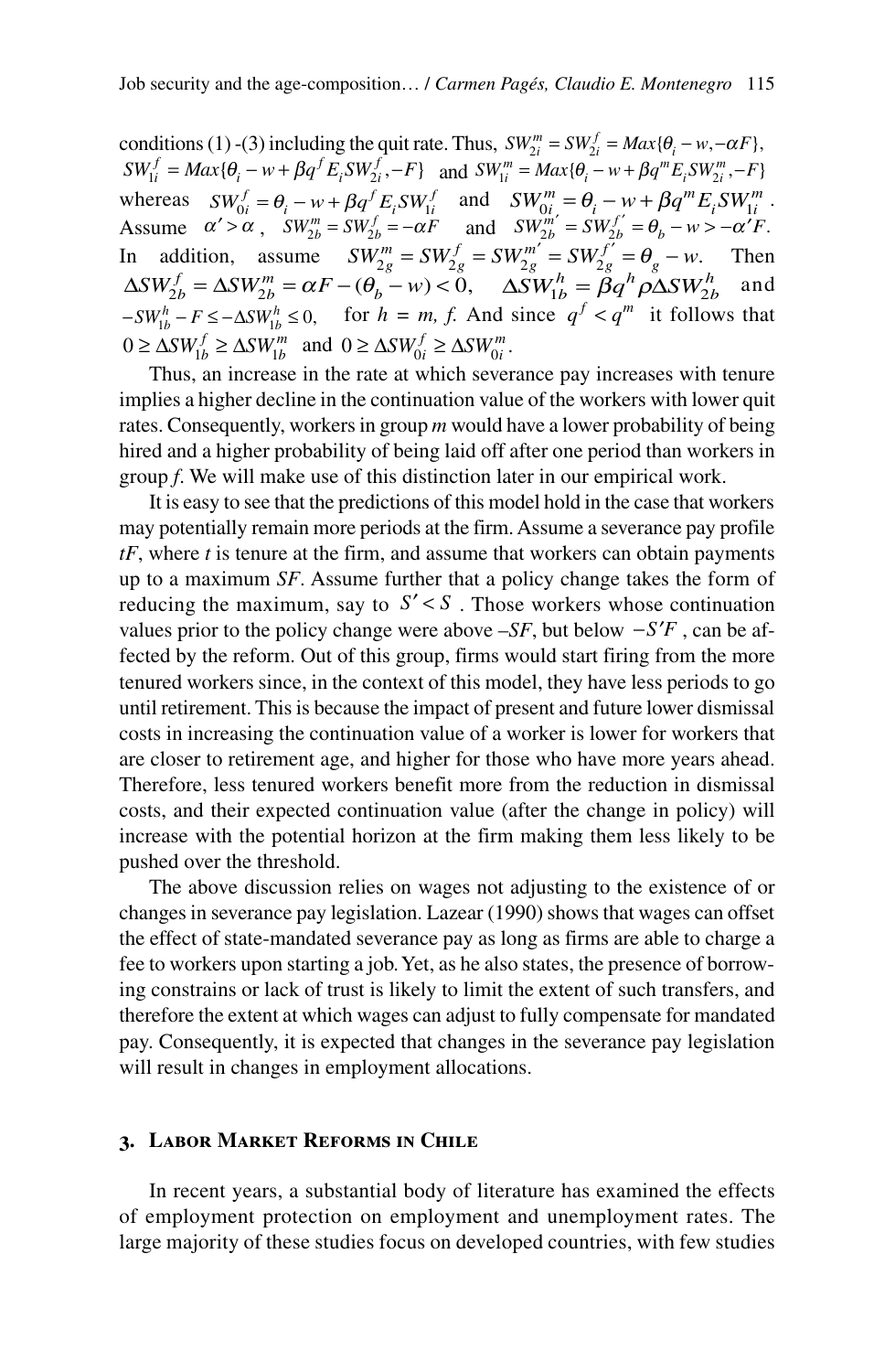examining the impact of job security provisions in developing countries.<sup>6</sup> Yet, most Latin American countries experience higher rates of protection than any industrial country (Heckman and Pagés, 2004). These high rates of protection combined with significant changes in labor codes imply that Latin American countries offer excellent laboratories in which to test the impact of these provisions. In this study we turn to Chile to examine the impact of job security on the age-composition of employment.

## **3.1. An index of labor legislation**

As in many other Latin American countries, Chilean labor codes were modeled after those existing in the countries of the South of Europe. Therefore, it is not surprising that (as occurs in Spain, Italy, France or Greece) Chilean codes favored full-time, permanent employment over other part-time or more temporary contractual relationships. Since its inception in 1966, labor laws mandated that in the case of a firm-initiated separation, a worker had to be compensated with a payment equivalent to one month's pay per year of work at the firm. However, throughout the years, the law was modified in a number of ways altering the maximum amount that a worker could receive or the instances under which a worker could be dismissed without severance pay. Table 1 summarizes the changes in legislation that took place in the 1960-1998 period, focusing on (i) advance-notice periods, (ii) the amount of compensation in case of justified dismissal, (iii) the amount of compensation in case of unjustified dismissal, (iv) whether financial or economic needs of the firm where just cause for dismissal and finally, (v) to which workers the reforms applied.

One of the most interesting aspects of the Chilean experience is that in a span of 39 years, Chile has gone from a situation of dismissal at will (up to 1966) to a very rigid labor market by OECD standards. In assessing the cost of dismissing a worker, two factors are especially relevant. The first one is the severance pay profile. Over the years, the existence of different caps in the maximum severance pay has substantially changed the cost of dismissing high versus low tenure workers. Whereas in 1966, to dismiss a worker with 20 years of tenure implied a severance pay equivalent to 20 months of pay, this amount was reduced to 5 months in 1984, and raised back to 11 months in 1990.

The second determinant of the cost is related to the labor codes definition of justified dismissal as well as the position of labor courts as mediators between firms and workers. For example, in the period from 1966 to 1981, a dismissal originated by economic difficulties of a firm was considered justified and no compensation had to be awarded. Yet, it was also the firm's responsibility to prove the economic causality. In practice, workers would appeal and take the case to courts. It would then be up to a judge to decide whether severance payments had to be awarded. Casual observation and conversations with labor judges indicate that in the period 1966-1973 the majority of cases were ruled in favor of workers (Romaguera, Echeverría, and González (2007)). In such cases,

<sup>6</sup> A few exceptions are Rama (1995) and Heckman and Pagés (2004) who use a cross-country sample of developing and developed countries to study this issue. See also Fallon and Lucas (1993).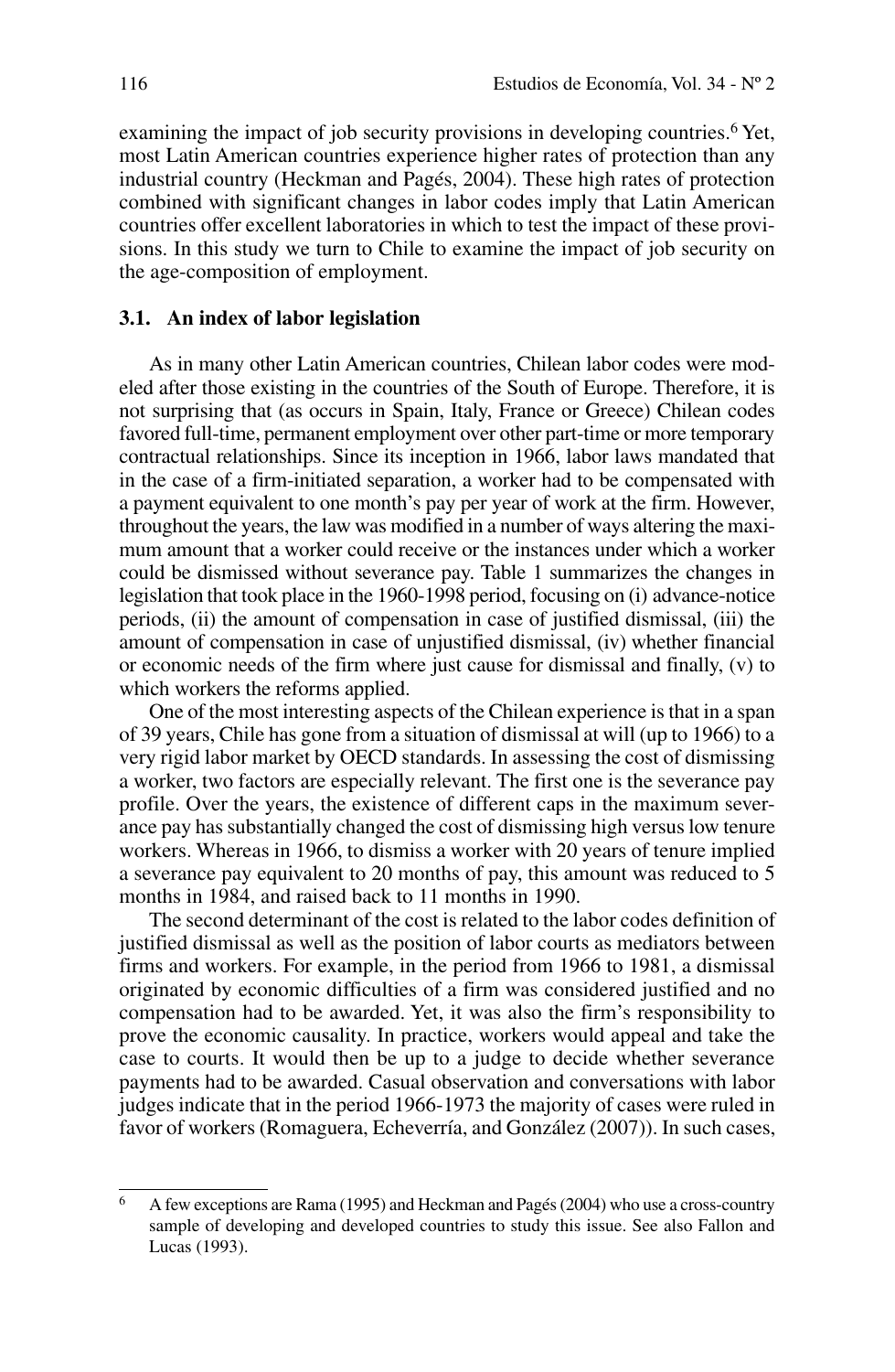| Periods                                                                    | Prior<br>Notice<br>Period | Economic reasons<br>just cause for<br>dismissal on the<br>law <sup>2</sup><br>/ in the courts?                                    | Compensation for<br>dismissal in case of<br>just cause                                        | Compensation for<br>dismissal in case of<br>uniust cause                                                                                                                                   | To whom do<br>changes apply?               |
|----------------------------------------------------------------------------|---------------------------|-----------------------------------------------------------------------------------------------------------------------------------|-----------------------------------------------------------------------------------------------|--------------------------------------------------------------------------------------------------------------------------------------------------------------------------------------------|--------------------------------------------|
| 1960 - 1966                                                                | 1 month                   | Dismissals at will                                                                                                                | Dismissals at will                                                                            | Dismissals at will                                                                                                                                                                         | Dismissals at will                         |
| 1966-1973<br>Firms could not dis-<br>miss workers without<br>a just cause. | 1 month                   | Economic reasons<br>were just cause in<br>the law/ In practice<br>labor courts consid-<br>ered most<br>dismissals<br>unjustified. | The law does not<br>mandate any com-<br>pensation in this<br>case.                            | One month's pay per<br>year of work at the<br>firm plus foregone<br>wages during trial.<br>Trials could last at<br>most 6 months.<br>There is no maximum<br>in the amount to be<br>awarded | To all workers                             |
| 1973-1978                                                                  | 1 month                   | Labor courts were<br>much more pro-firms.<br>Workers' claims were<br>weaker.                                                      | Same than previous<br>period                                                                  | Same than previous<br>period                                                                                                                                                               | To all workers                             |
| 1978-1980<br>June 15, 1978<br>Decree 2,200                                 | 1 month                   | Economic needs<br>were considered<br>just cause.                                                                                  | 1 month per year of<br>work, without maxi-<br>zero<br>mum limit.                              |                                                                                                                                                                                            | Only to workers hired<br>after June 1978   |
| 1981-1984<br>Law 18,018<br>(August, 14, 1981)                              | 1 month                   | Economic needs<br>were considered<br>just cause.                                                                                  | zero                                                                                          | 1 month' wage per<br>year of work with<br>a maximum of 150<br>days                                                                                                                         | Only to workers hired<br>after August 1981 |
| 1984-1990<br>Law 18,372<br>(Dec. 1984)                                     | 1 month                   | Economic needs were<br>not considered just<br>cause for dismissal<br>any more                                                     | zero                                                                                          | 1 month' wage per<br>year of work with<br>a maximum of 150<br>days                                                                                                                         | All workers                                |
| 1990-1998<br>Firms need to justify<br>dismissals                           | 1 month                   | Firms have to jus-<br>tify dismissals but<br>economic needs are<br>considered just cause<br>for dismissal                         | Economic reasons:<br>1 month' wage per<br>year of work with<br>a maximum of 11<br>months' pay | $1.2 - 1.5$ months per<br>year of work                                                                                                                                                     | All workers hired<br>after<br>August 1981  |

TABLE 1 Employment Protection Provisions in Chile

a firm could choose between paying a compensation (plus any wages foregone during the legal process) or reinstate the worker. After the 1973 military coup, there was a de-facto liberalization and it was much easier to dismiss a worker at no cost.

Our goal is to elaborate a synthetic index that measures the relative rigidity of Chilean codes over the years. This is not an easy task since dismissal costs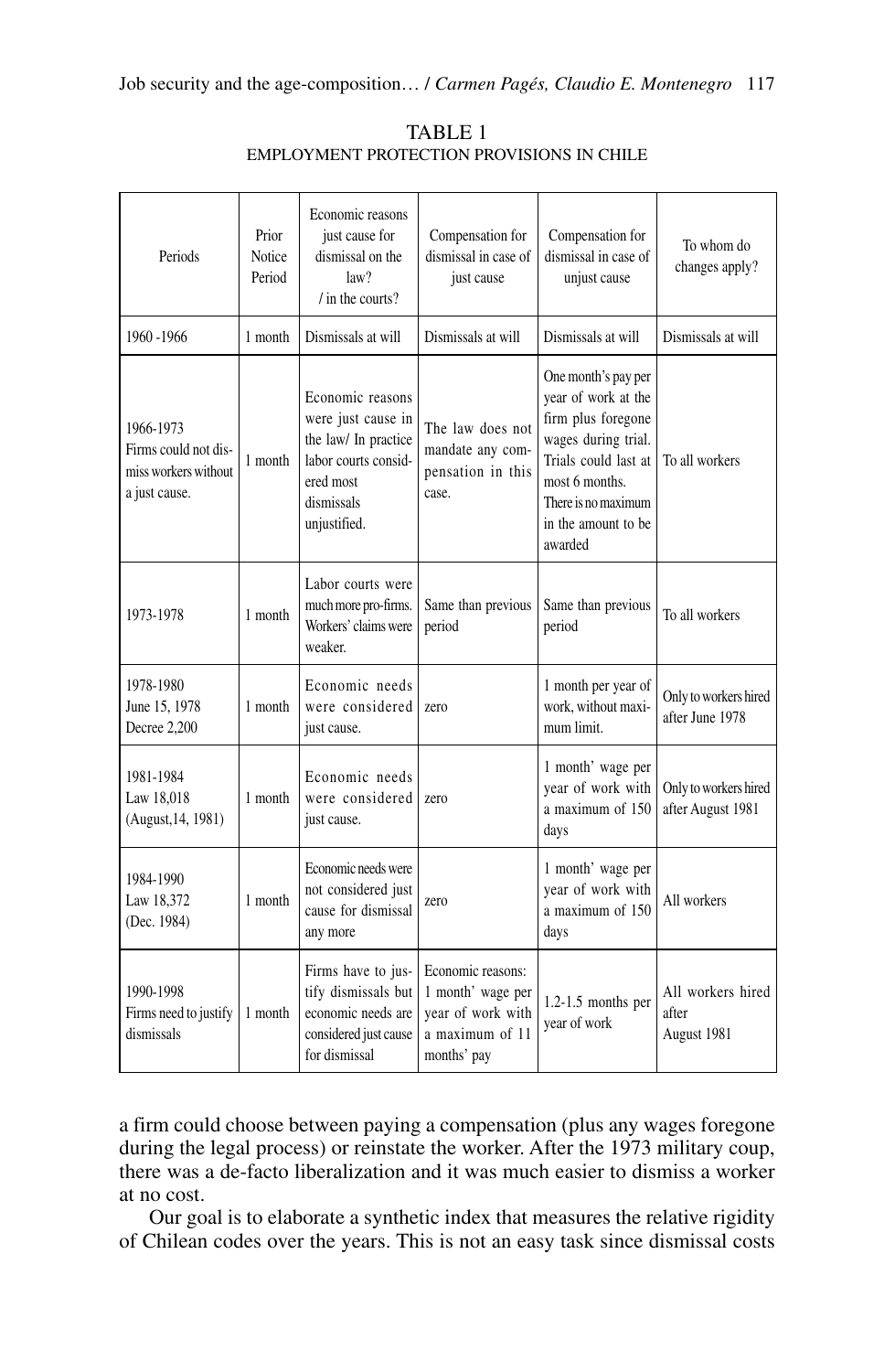are not given by a number, but instead by a profile that changes with a worker's tenure. It is therefore necessary to come up with synthetic measures that summarize the shape of the schedule and are sensitive to changes in upper limits, since that is the margin that suffered more changes and that is the most relevant for our exercise. Another difficulty comes from the fact that an important part of the cost is related to whether firms end up paying any compensation or not, depending on the outcome of the judiciary process.

Our approach is to compute an index combining information on notice periods, compensation for dismissal, the likelihood that a firms' difficulties be considered as justified cause of dismissal, and the severance pay that is due in that event. The formula to compute the cost of job security in period *t* is the following:

$$
Index_{t} = \sum_{i=1}^{T} \beta^{i} \delta^{i-1} (1 - \delta)(b + aSP_{t+i}^{jc} + (1 - a)SP_{t+i}^{uc})
$$

where  $\delta$  is the probability of remaining in a job,  $\delta^{i-1}$  (1 –  $\delta$ ) is the probability of dismissal after *i* periods at the firm and *β* is the annual discount factor. In addition, *b* denotes the cost of advance notice, *a* is the probability that the economic difficulties of a firm are considered a justified cause of dismissal,  $SP_{t+i}^{j\bar{c}}$ + is the mandated severance pay in such event to a worker that has been *i* years at the firm, and finally,  $SP_{t+i}^{inc}$  denotes the payment to be awarded to a worker with tenure *i* in case of unjustified dismissal.

The constructed index measures the expected cost, at the time the worker is hired, of dismissing a worker in the future. The advantage of this measure is that it captures the whole profile of severance pay. The assumption is that firms evaluate future costs based on current labor law. Higher values of the index indicate periods of relative high job security, whereas lower values characterize periods in which dismissals were less expensive.

Based on the legal information summarized in Table 1 we feed the parameters summarized in Table 2 into the index formula. The schedule of the severance pay is clearly stated in the labor codes and therefore could be readily used in our formula. In contrast, the probability that a dismissal was considered justified or not is difficult to determine. We performed educated guesses based on two pieces of information: (1) whether a firms' economic difficulties are considered a justified cause for dismissal according to the labor codes and (2) information on the stand of labor courts in each period.

Regarding the turnover rate we assumed that in absence of job security, average Chilean turnover rates would be similar to turnover rates in the United States. This choice was based on the fact that the probability of dismissal is itself affected by severance pay legislation, and that turnover information prior to the inception of the Chilean labor codes is difficult to obtain. We use Davis and Haltinwanger (1992) estimate that U.S. job destruction rates average 12% a year. We also assume that the maximum tenure at a firm is 25 years. Finally, we compute the discount rate based on the fact that Chilean real interest rates averaged 8.4% during the 1960-1998 period. The resulting index series is plotted in Figure 1.

The index exhibits a maximum during the 1966-1973 period and a minimum during 1981 to 1984. After 1985, and especially after 1990, job security increased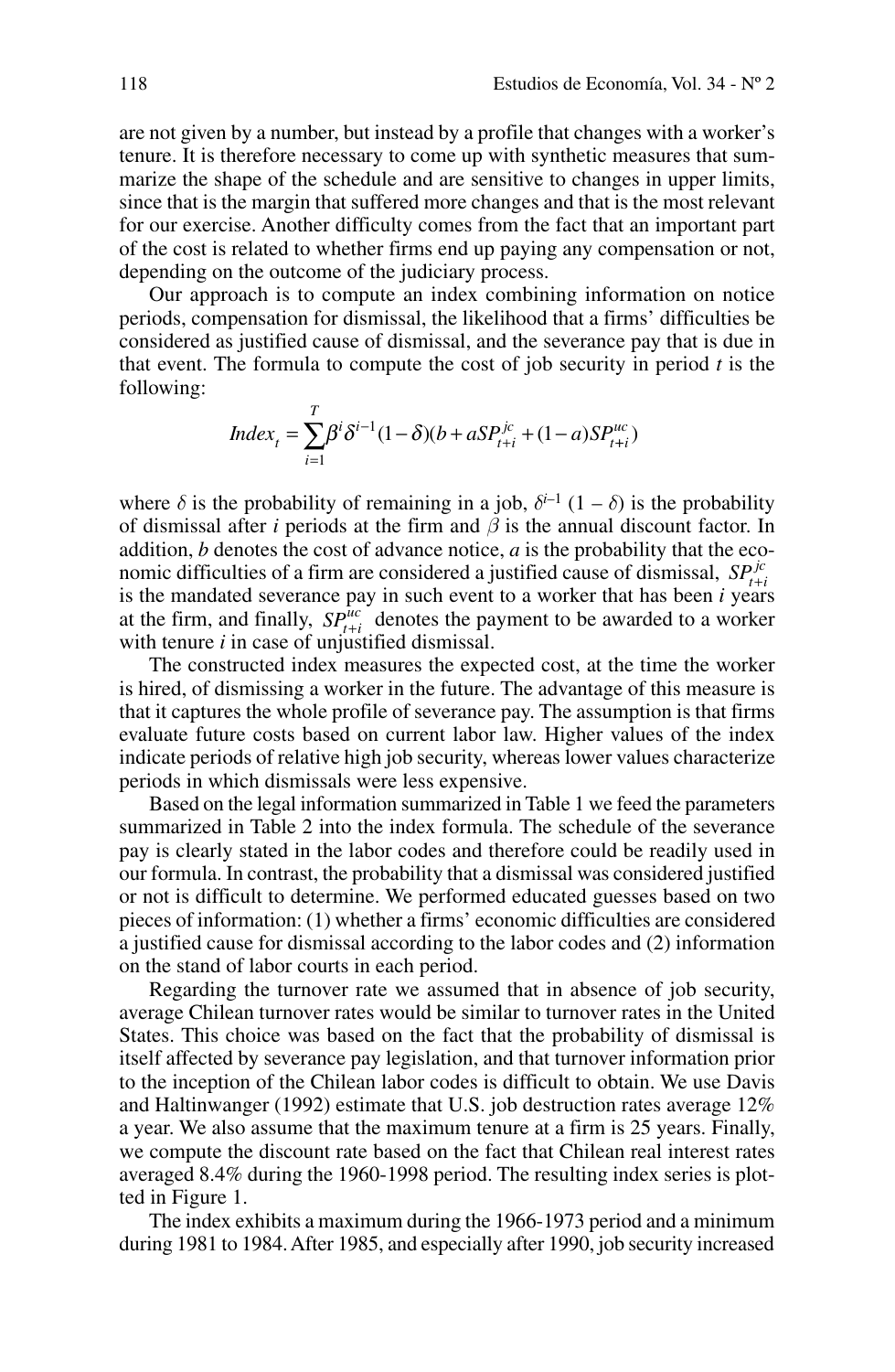|         |     |     | b | a  | $Sp_{fc}$ | $Sp_{uc}$         |
|---------|-----|-----|---|----|-----------|-------------------|
| 1960-65 | .92 | .88 |   |    |           |                   |
| 1966-73 | .92 | .88 |   |    |           | $\left(1\right)$  |
| 1974-77 | .92 | .88 |   | د. |           | $\left( 2\right)$ |
| 1978-80 | .92 | .88 |   | .8 |           | $\left( 2\right)$ |
| 1981-84 | .92 | .88 |   | .8 |           | 3)                |
| 1985-90 | .92 | .88 |   | 0  |           | 3)                |
| 1991-98 | .92 | .88 |   | .9 | (4)       | 5)                |

TABLE 2 Parameters used to compute *Index*

Notes to Table 2: To compute β we use the fact that the average real interest from 1960-1998 was 8.4%. To compute δ we assume that the average Chilean turnover rate without employment protection would be similar to the US one. According to Davis and Haltinwanger (1992) average turnover rates average 12% a year in the United States. (1) Corresponds to one month's pay per year of work augmented in three months to capture the average payments in foregone wages during trial. (2) One month's pay per year of work without upper limit. (3) One month's pay per year of work with a five months upper limit. (4) One month' s pay per year of work with 11 months upper limit. (5) 1.2 month's pay per year of work with 11 months upper limit. We assume the maximum tenure a worker can attain at a firm is 25 years.

FIGURE 1 INDEX OF EMPLOYMENT PROTECTION IN CHILE



again but to levels below those attained during 1966-1973. The fact that the index is not monotonically increasing or decreasing is helpful in identifying its potential impact on employment or other labor market variables.

#### **3.2. Empirical Strategy**

In our empirical estimates we use the period 1960-1998 for a number of reasons. First, since that 1998, there have not been any changes in severance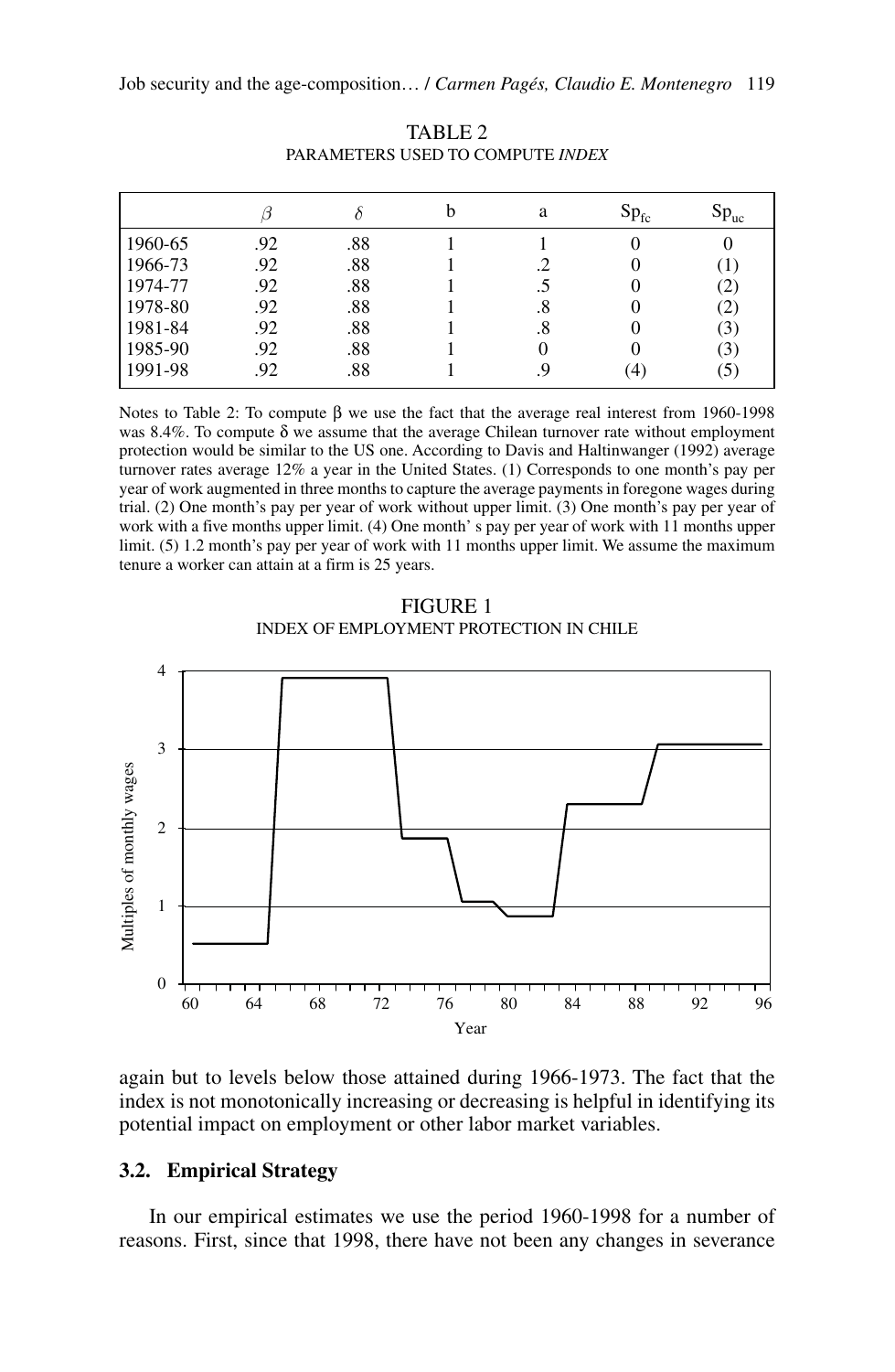pay. In addition, at least since the year 2000, there has been an ongoing policy debate on labor reform, without much real reform. The anticipation of reforms, however, could have changed employment dynamics in ways difficult to predict since during the discussion it was not clear whether reforms would end up reducing or increasing job security. Finally, in 2001 the parliament approved a new unemployment insurance law based on a mixed scheme of individual saving accounts and some subsidies from the government. No country has implemented an unemployment insurance system with such design and therefore the effects of this new law on the employment rates across age groups are hard to predict and control for.

We use data obtained from 39 consecutive household surveys to construct annual time series on employment, unemployment, participation rates and a wage index during the period 1960-1998. The data was collected by the University of Chile. These are comparable and representative annual surveys for the metropolitan area of Santiago designed to monitor labor market conditions in the capital area. Each survey contains individual and labor market information covering between 10,000 and 16,000 people and 3,700 and 5,400 labor force participants. During this period, the Grand Santiago area was home of about one third of Chile's total population, and a higher proportion of GDP.7

In our model, job security affects the age-composition of employment because severance pay is linked to tenure and tenure is related to age. Complementary information obtained from the CASEN National Household Surveys indicates that average tenure is monotonically increasing in age both for women and men, although mean tenure for women increases at a slower rate (See Figure 2 plotting mean tenure by age for women and men).<sup>8, 9</sup>

We split the University of Chile Household data into three age groups; young (15-25 years old workers), middle-age (ages 26-50), and older workers (51-65) and construct employment, participation and unemployment series for each age group and gender. Complementary data from the 1987 CASEN national surveys indicate that our age split offers a good approximation of expected time at the firm and expected dismissal costs for each age group (see Figure 3 for the distribution of tenure of male workers by age group). In 1987, for instance, approximately 70% of male workers 15-25 years old had been less than 2 years in their current job. This proportion was only 35% among male workers 26-50, and 20% among male older workers (51-65).

<sup>7</sup> The use of metropolitan instead of national data may introduce some biases induced by migration flows following policy changes. Yet, the magnitude of the bias is likely to be small since inflows and outflows will tend to offset each other.

<sup>8</sup> The CASEN (Encuesta de Caracterización Socioeconómica Nacional) is a nationally and regionally representative Chilean household survey carried out by the Ministerio de Planificación y Cooperación, through the Department of Economics of the University of Chile. Questions are asked at the household and the individual level. The sample sizes are quite large. For instance, in the year 1996, the sample included information on 134,262 individuals.

<sup>&</sup>lt;sup>9</sup> We also have information for 1996. Mean tenure in this latter year looks very similar, although slightly lower than mean tenure in 1987.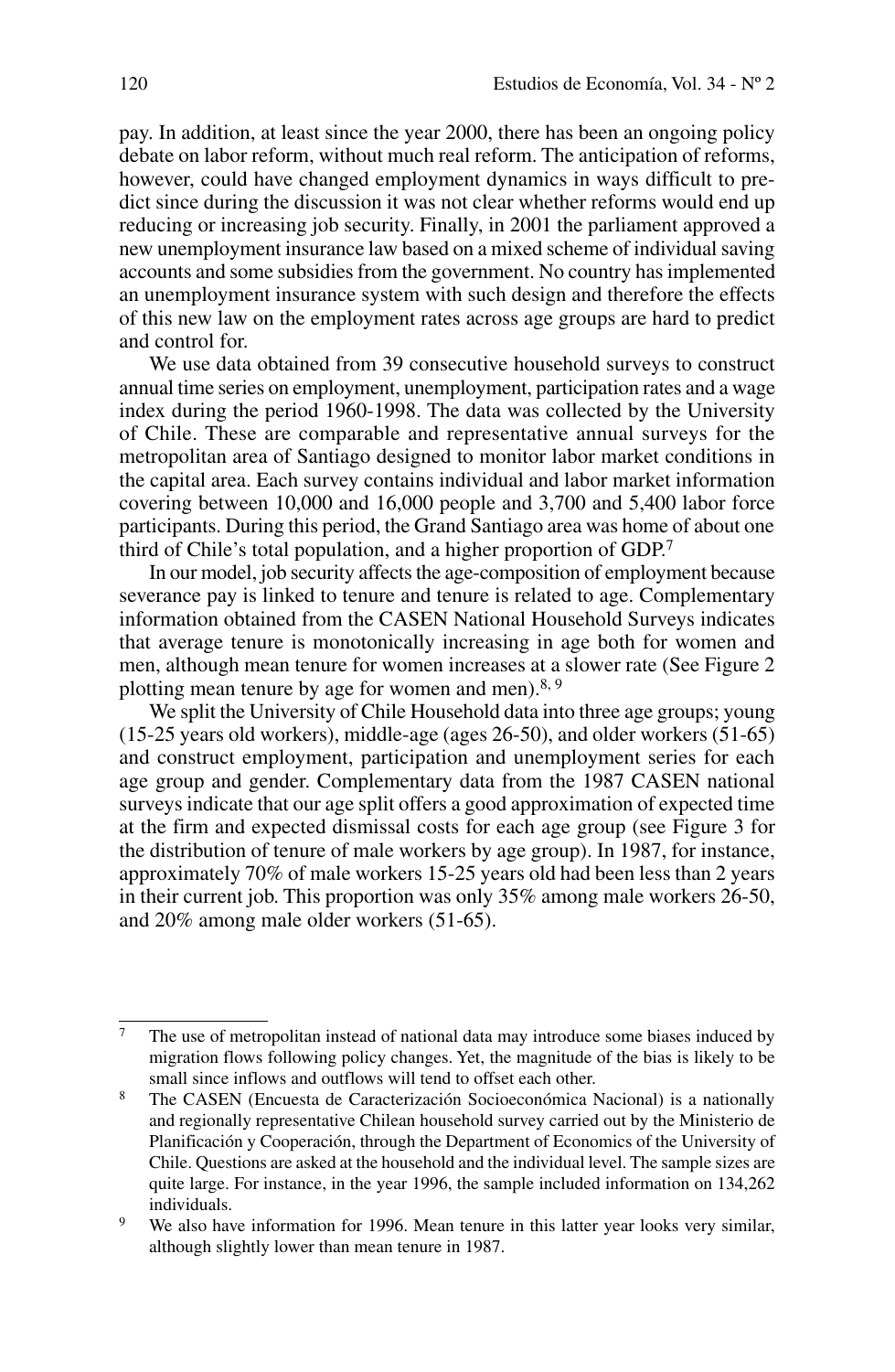

We further split employment data between self-employment, in which regulations do not hold, and wage-employment, in which regulations may or may not hold. The University of Chile surveys do not contain information on whether wage workers hold formal or informal jobs. Although, this is a serious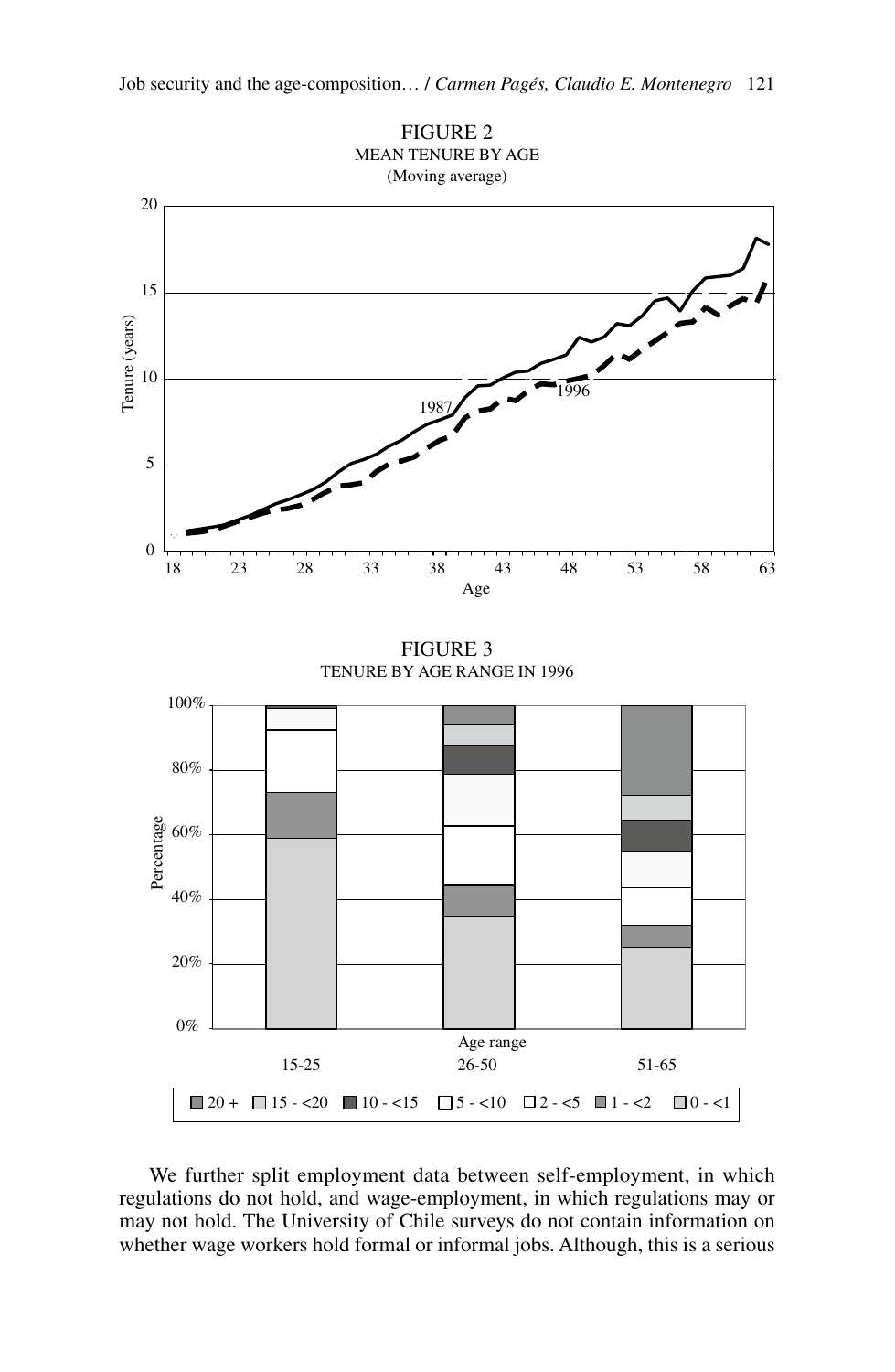shortcoming, data from the CASEN Household Survey indicates that about 70% of wage workers are formal. Therefore if regulations are to have any effect, this effect should be reflected in the wage-employment series.

Table 3 provides summary statistics for our data. Approximately 45% of the population 15-25 years old was employed (40% in the wage-employment sector and 5% in the self-employment sector). Employment-to-population rates averaged 89% for prime-age workers and 67% among the older age group. Unemployment rates for the overall male population averaged 10%, but this number was much higher for the young (18%). Mean wages increased with age, whereas female participation, employment rates and wages were much lower for women than for men.

Figure 3 highlights that even when mean tenure and age are positively correlated, workers of different tenures coexist within each age group. Thus, in going from our tenure-based model to our age-based empirical exercise, direct parallelisms with the three theoretical tenure groups cannot be drawn. First, while in the theoretical model, the young workers group had only new entrants, the 15-25 empirical group will also include workers that have been more than one period at the firm. According to our model, for sufficiently persistent shocks these workers are the most likely to be dismissed during a bad period. Thus, one implication of our model is that the employment rates of young workers are likely to decrease after a labor market reform that increases severance pay for high-tenure workers. This is due to the confluence of two effects working in the same direction: (i) Increased job security for high-tenure workers reduces the continuation value of young workers making them more likely to be dismissed during bad times, and (ii), increased job security reduces hiring rates, which, as shown in Figure 3, are especially relevant for young workers. Thus, the expected sign on *index* is negative for the young workers group.

Regarding the prime-age and the 50-65 age group, our model implies a different response to a labor market reform. In particular, a labor market reform that increases job security for high-tenure workers should decrease dismissals among prime-age and older workers. In addition, although higher job security will tend to reduce hiring rates, since new entries are not as relevant in these age groups, an increase in job security may well increase prime-age and older workers employment rates. Thus, the sign on *index* can be either positive or negative, but is expected to be larger for the older group.

The employment series by age group plotted in Figure 4 seems to confirm these predictions. The shaded areas correspond to periods in which labor legislation was stricter, whereas the light areas correspond to times of lower job security. Whereas wage-employment rates for young workers fell abruptly from 1966 to 1973, employment rates for prime-age workers and older workers increased during this period. In the same manner, from 1985 onwards, and corresponding with a period of sustained growth, employment rates for all groups tended to increase, however, employment rates for older and middle-age groups increased at a much faster rate. The evolution of the young-to-old wage-employment rate is even more telling (Figure 5); the proportion of young workers (adjusted by population) fell in both periods of high job security and increased in the period 1973-1985, which was characterized by a relative flexibilization of the labor market.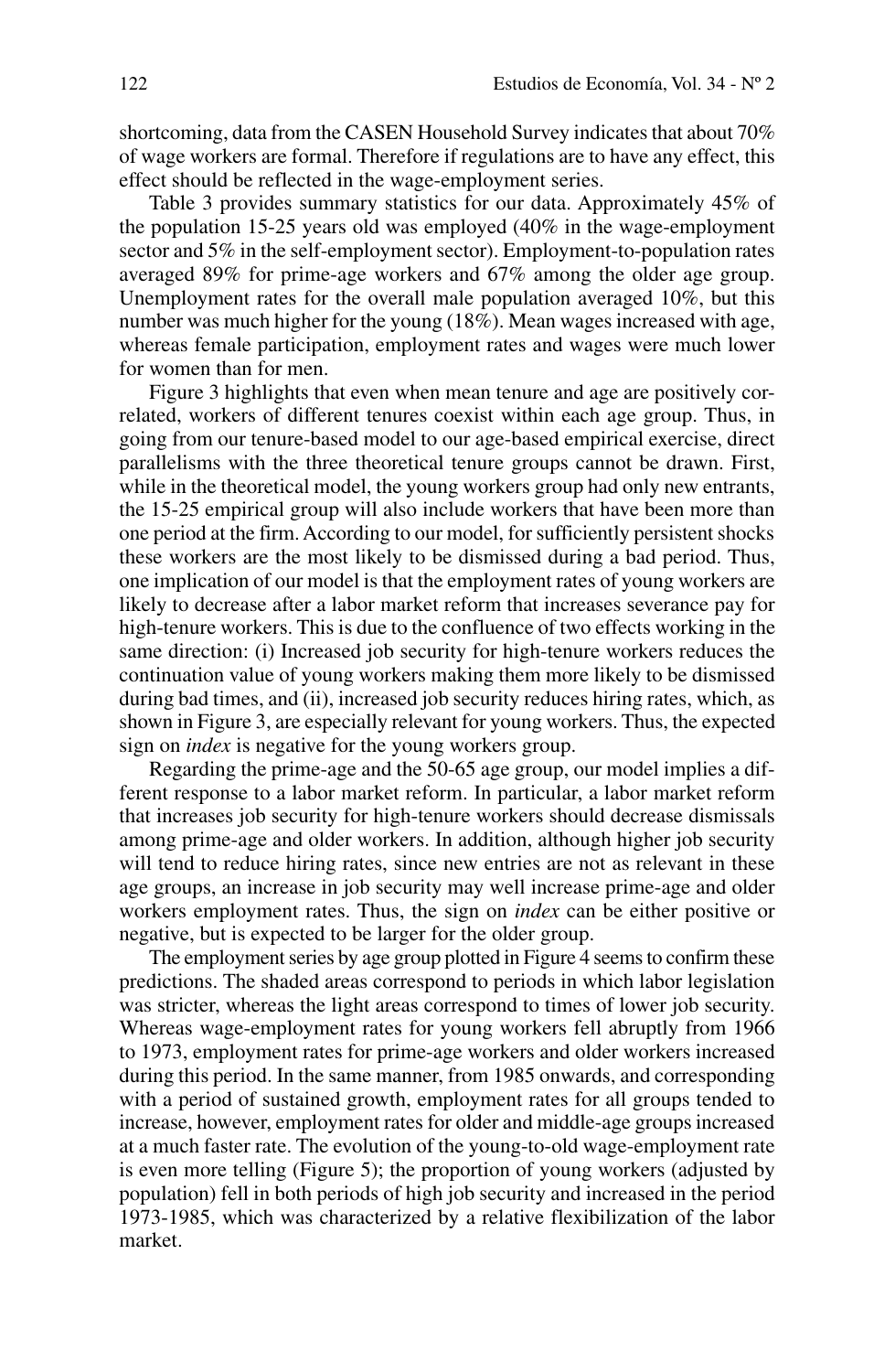| Variable                       | Obs | Mean     | Std. Dev. | Min            | Max      |
|--------------------------------|-----|----------|-----------|----------------|----------|
| <b>GDP</b> Growth              | 38  | 0.040917 | 0.054946  | $-0.134450$    | 0.111345 |
| Emp-to-pop. Males 15-25        | 39  | 0.455138 | 0.070880  | 0.330357       | 0.600946 |
| Wage-Emp-to-pop Males 15-25    | 39  | 0.398883 | 0.070428  | 0.280907       | 0.541010 |
| Self-Emp-to-pop Males 15-25    | 39  | 0.056224 | 0.008574  | 0.035922       | 0.074627 |
| Participation Rate Males 15-25 | 39  | 0.552113 | 0.054872  | 0.492523       | 0.667981 |
| Unemp. Rate Males 15-25        | 39  | 0.177950 | 0.073366  | 0.080529       | 0.388818 |
| Emp-to-pop. Males 26-50        | 39  | 0.887651 | 0.046998  | 0.745203       | 0.944797 |
| Wage-Emp-to-pop Males 26-50    | 39  | 0.669857 | 0.043902  | 0.552239       | 0.732780 |
| Self-Emp-to-pop Males 26-50    | 39  | 0.217638 | 0.015585  | 0.184017       | 0.256764 |
| Participation Rate Males 26-50 | 39  | 0.961154 | 0.007800  | 0.942044       | 0.975224 |
| Unemp. Rate Males 26-50        | 39  | 0.076616 | 0.045619  | 0.019071       | 0.222037 |
| Emp-to-pop. Males 51-65        | 39  | 0.672282 | 0.070536  | 0.498084       | 0.790816 |
| Wage-Emp-to-pop Males 51-65    | 39  | 0.397385 | 0.048641  | 0.272884       | 0.475836 |
| Self-Emp-to-pop Males 51-65    | 39  | 0.274853 | 0.030732  | 0.191564       | 0.338435 |
| Participation Rate Males 51-65 | 39  | 0.734261 | 0.043938  | 0.637306       | 0.826531 |
| Unemp. Rate Males 51-65        | 39  | 0.086440 | 0.054143  | 0.015385       | 0.259259 |
| Emp-to-pop. Males 15-65        | 39  | 0.707278 | 0.057683  | 0.557678       | 0.791482 |
| Wage-Emp-to-pop Males 15-65    | 39  | 0.535722 | 0.050761  | 0.422460       | 0.616675 |
| Self-Emp-to-pop Males 15-65    | 39  | 0.171458 | 0.013356  | 0.135218       | 0.194512 |
| Participation Rate Males 15-65 | 39  | 0.787080 | 0.026029  | 0.743418       | 0.839300 |
| Unemp. Rate Males 15-65        | 39  | 0.102346 | 0.053293  | 0.033914       | 0.263618 |
| Wage-Emp-to-pop. Females 15-25 | 39  | 0.283574 | 0.044800  | 0.208000       | 0.365500 |
| Wage-Emp-to-pop. Females 26-50 | 39  | 0.3387   | 0.0593    | 0.2467         | 0.4565   |
| Wage-Emp-to-pop. Females 51-65 | 39  | 0.1490   | 0.0326    | 0.10937        | 0.2478   |
| Wage Males 15-25               | 39  | 261.68   | 127.159   | 96.72          | 513.41   |
| Wage Males 26-50               | 39  | 532.94   | 240.68    | 203.10         | 1004.01  |
| Wage Males 51-65               | 39  | 550.97   | 239.23    | 223.40         | 1065.17  |
| Wage Males 15-65               | 39  | 470      | 217.58    | 173.66         | 890.62   |
| Wage Females 15-25             | 39  | 265.36   | 132.98    | 92.77          | 543.22   |
| Wage Females 26-50             | 39  | 413.23   | 203.95    | 143.20         | 837.91   |
| Wage Females 51-65             | 39  | 422.82   | 233.30    | 126.05         | 1070.89  |
| Lindex                         | 39  | 0.590906 | 0.71781   | $-0.65412$     | 1.363282 |
| Lindex2                        | 39  | 0.860731 | 0.558433  | $\mathbf{0}$   | 1.609438 |
| Lindex20                       | 39  | 1.840952 | 1.035985  | $\overline{0}$ | 2.965273 |

TABLE<sub>3</sub> DATA SUMMARY STATISTICS

We now provide a more formal test of differences in behavior across age groups. First, we test the implications of our model by assessing whether employment, unemployment, and participation rates exhibit an age-specific response that corresponds to what is predicted by our model. We focus our study on male workers because we expect a stronger impact of job security on these workers. Second, we examine the channels by which job security may alter the age-composition of employment. We do so in two alternative ways: firstly, we assess whether the age-response to labor reforms is different for women than for men as predicted by our model. Secondly, we elaborate a more direct measure of the relative costs of dismissal for high and low tenure workers and examine whether this relative cost is related to young and old workers employment rates. Finally, we assess the impact of labor reforms on overall employment, unemployment, and participation rates in Chile.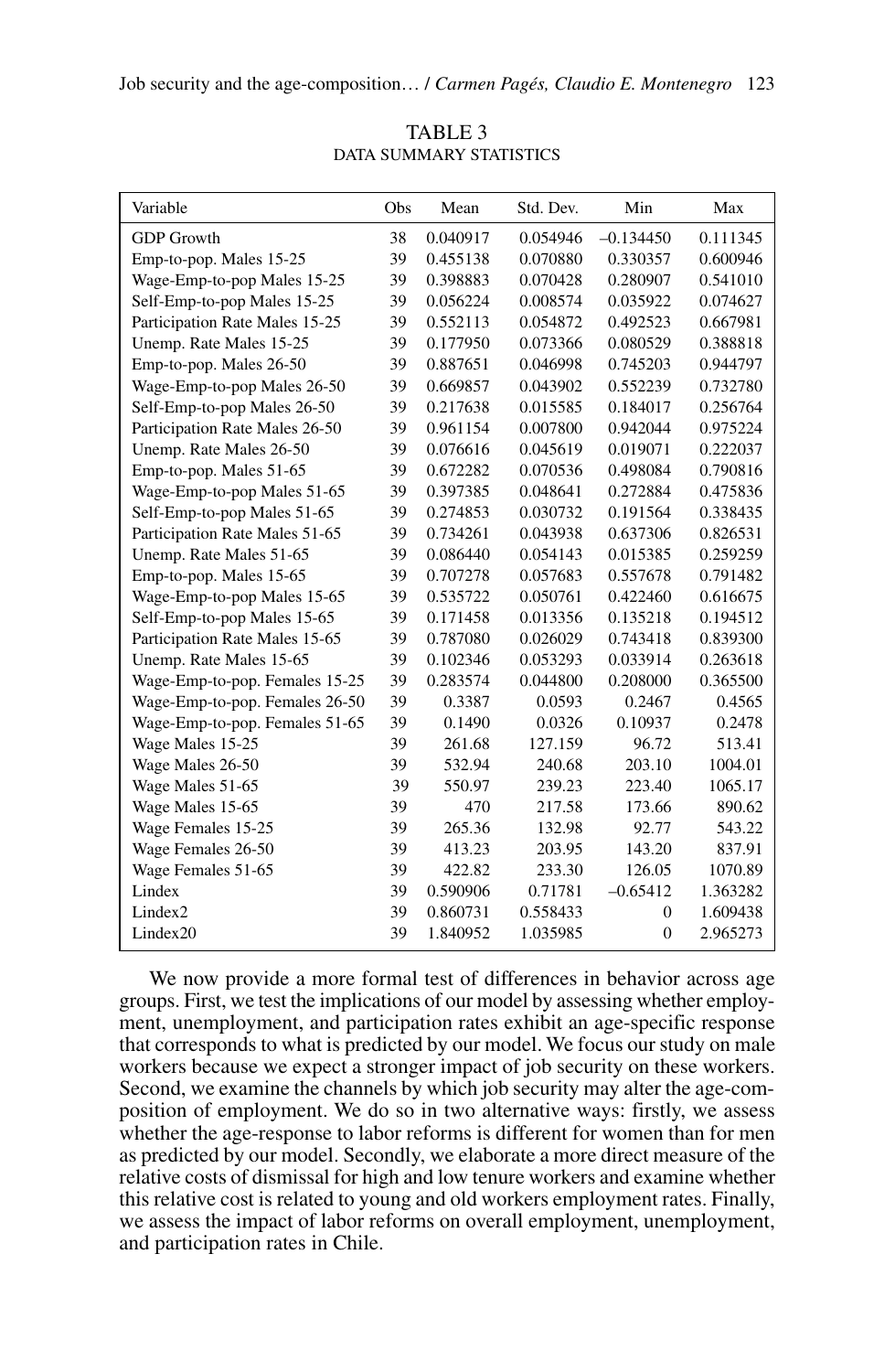

FIGURE 5 young-to-old wage-employment-to-population rates



# **3.3 Age-Specific Response to Job Security Provisions**

In this section, we examine whether employment, participation, and unemployment rates exhibit a differential response, by age group, to labor market reforms. To do so, we estimate the following error correction specification: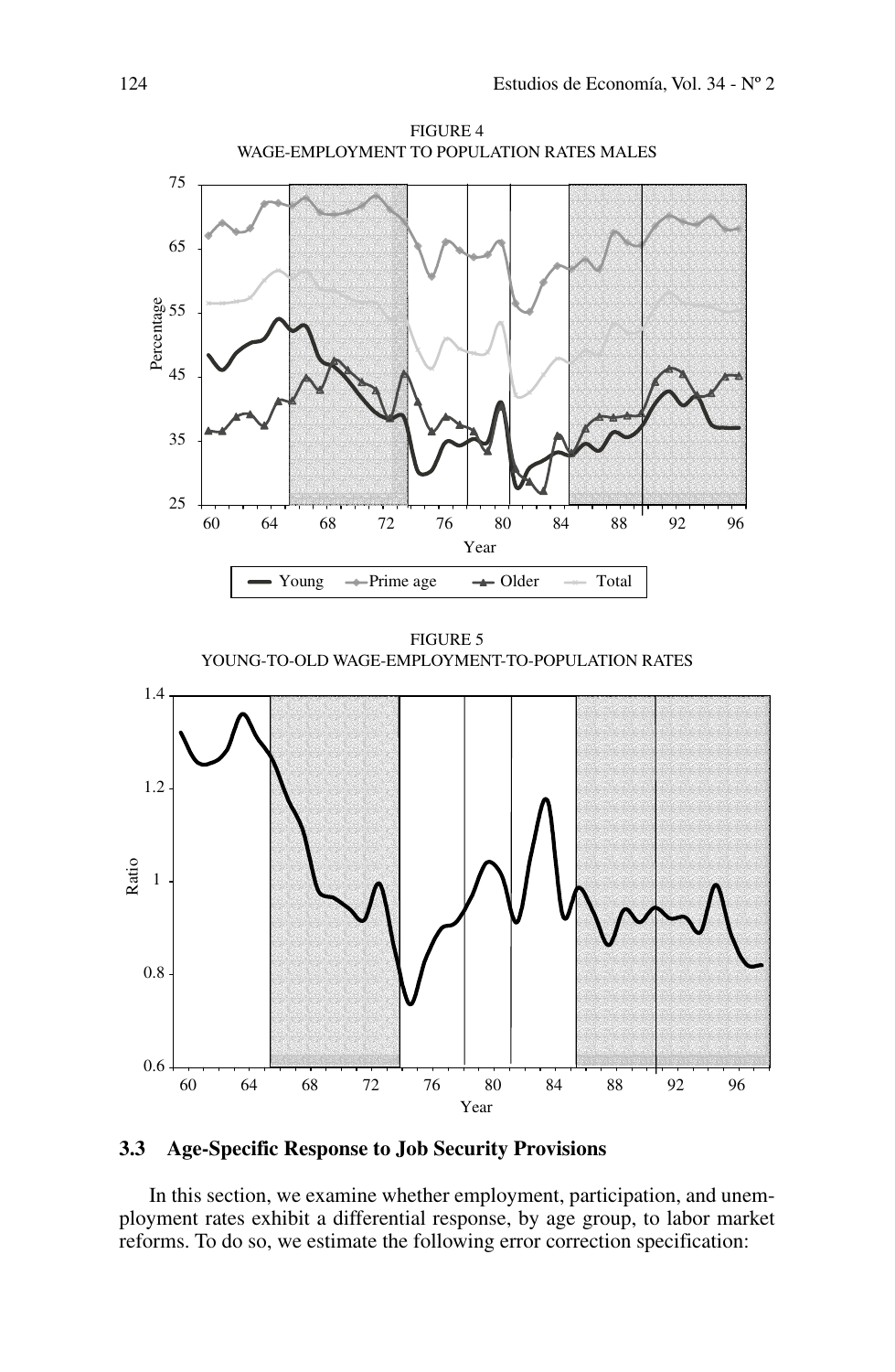Job security and the age-composition… / *Carmen Pagés, Claudio E. Montenegro* 125

$$
(eq1) \t\t \Delta Y_{jt} = c_j + \lambda_j (Y_{jt}^* - Y_{jt-1}) + B_j (L) \Delta Y_{jt-L} + \varepsilon_{jt}
$$

where:

$$
(eq2) \quad Y_{jt}^* = B_{1j} \Delta \log GDP_t + B_{2j} \Delta \log (wage_{jt}) + B_{3j} \log (index_t)
$$

and where  $Y_{it}$  represents, depending on the specification, employment, wage-employment, self-employment or participation as a percentage of total population, as well as unemployment (as % of total labor force) for age group j in period t. This specification allows for inertia in the adjustment of variables to their longrun equilibrium levels. If, for example,  $Y_{jt}^* - Y_{jt-1}$  is positive, the desired rate,  $Y_{j_t}^*$  is larger than the last period's rate and the endogenous variable increases by a fraction of this deviation. The larger is  $\lambda_j$ , the faster the speed of adjustment of the variables. Aggregation over units with different adjustment costs may lead to further lags of the endogenous variable. We therefore allow for these additional lags and test whether their inclusion is rejected by the data.

We posit that the long-run equilibrium rates of employment, participation and unemployment depend on Gross Domestic Product (GDP) growth, age-specific real wage growth and on the level of employment regulations. The inclusion of wages and GDP in growth rates rather than in levels is justified by our definition of the endogenous variable as a ratio that can only vary between zero and one. This choice is also justified by the presence of unit roots in  $Y_{it}$  and the fact that none of the  $Y_{it}$  variables were cointegrated with GDP or wages in levels. The coefficient  $B_{3j}$  denotes the long-term elasticity of age-specific employment, unemployment or participation to changes in job security. Age specific real wages were constructed out of the same University of Chile survey data that was used to construct the employment, unemployment and participation series and are deflated by the Consumer Price Index, CPI. The wage series measure changes in real hourly earnings of male workers employed full-time in the wage-employment sector. The GDP series was obtained from the World Bank Development Indicators and the CPI data from the Statistical Bulletin of the Central Bank of Chile (see Table 3 for summary statistics of the variables).

Prior to estimating expressions (eq1) and (eq2) we pretest the time series for their order of cointegration performing an augmented Dickey-Fuller (*ADF*) test for all the variables used in this study both in levels and first differences. In all cases, we assume three lags and a non-zero intercept. The results summarized in Table 4 suggest that almost all variables are integrated of order one, I(1), that is, they contain a unit root in levels but their first differences are stationary. Although it is well known that unit root test have low power, the possible existence of unit roots requires being careful with the estimation procedure. The *ECM* described above will be well specified if  $Y_{jt}^*$  is cointegrated with  $Y_{jt-1}$ . In order for this to be the case there must exist at least one cointegration vector *β* such that the linear combination  $Y_{j+1} + \beta Y_{j}^*$  is stationary. Table 5 reports the results of performing the Johansen Test for the cointegration of  $Y_{j+1}$  and  $Y_{j}^*$ . We reject the hypothesis of no-cointegration for all the employment, unemployment and participation variables used in this study since in all cases, there is at least one cointegration relation (CR). Therefore, the ECM is well defined and can be estimated once expression (eq2) is substituted in expression (eq1).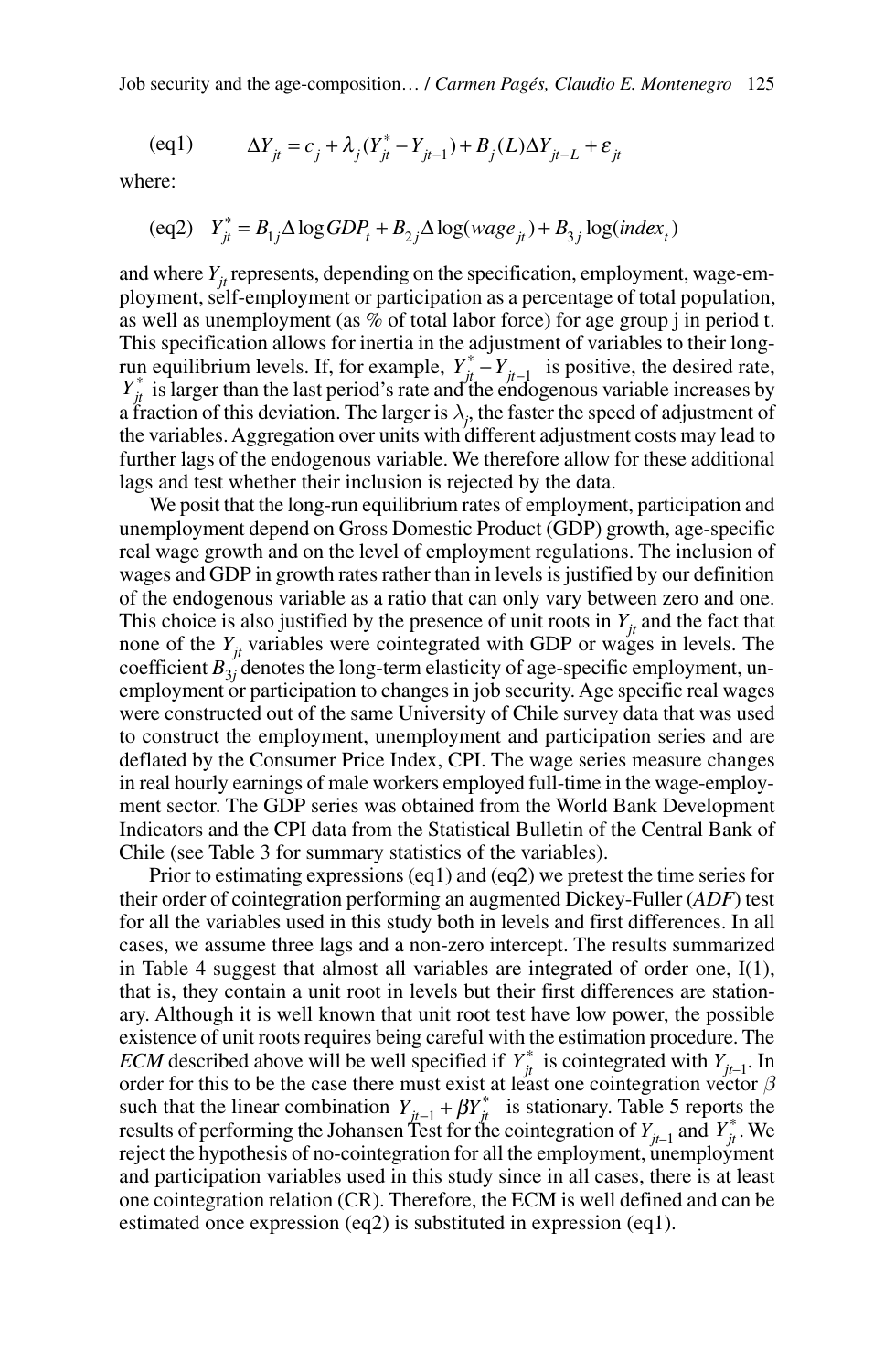| Critical value 1\%                 | $-3.682$           |                            |
|------------------------------------|--------------------|----------------------------|
| Critical value 5%                  | $-2.972$           |                            |
| Critical value 10%                 | $-2.618$           |                            |
|                                    |                    |                            |
| Variable label                     | ADF test           | ADF test                   |
|                                    | Variable in Levels | Variable in First Diff.    |
| employment rate males 15-25        | $-1.642$           | $-2.487$                   |
| wage-employment rate males 15-25   | $-1.743$           | $-2.428$                   |
| self-employment rate males 15-25   | $-2.004$           | $-3.417$ (**)              |
| participation rate males 15-25     | $-1.507$           | $-3.082$ (**)              |
| unemployment rate males 15-25      | $-1.728$           | $-3.390$ (**)              |
| employment rate males 26-50        | $-1.783$           | $-3.331$ (**)              |
| wage employment rate males 26-50   | $-1.462$           | $-3.043$ (**)              |
| self-employment rate males 26-50   | $-2.975$           | $-3.441$ (**)              |
| participation rate males 26-50     | $-1.943$           | $-3.234$ (**)              |
| unemployment rate males 26-50      | $-1.783$           | $-3.525$ (**)              |
| employment rate males 51-65        | $-0.929$           | $-2.696$ (*)               |
| wage employment rate males 51-65   | $-1.213$           | $-2.655$ (*)               |
| self-employment rate males 51-65   | $-0.967$           | $-3.075$ (**)              |
| participation rate males 51-65     | $-0.970$           | $-3.236$ (**)              |
| unemployment rate males 51-65      | $-1.637$           | $-3.05$ (**)               |
| employment rate males 15-65        | $-1.380$           | $-2.749$ (*)               |
| wage-employment rate males 15-65   | $-1.308$           | $-2.55$                    |
| self-employment rate males 15-65   | $-2.455$           | $-3.35$ (**)               |
| participation rate males 15-65     | $-1.3511$          | $-3.281$ (**)              |
| unemployment rate males 15-65      | $-1.64$            | $-3.211$ (**)              |
| Wage employment rate females 15-25 | $-1.953$           | $-2.566$                   |
| Wage employment rate females 26-50 | 0.378              | $-4.516$ <sup>**</sup> )   |
| Wage employment rate females 51-65 | $-1.214$           | $-3.689$ <sup>(**)</sup> ) |
| real wage males 15-25              | $-1.059$           | $-3.701$ (**)              |
| real wage males 26-50              | $-1.268$           | $-4.294$ (**)              |
| real wage males 51-65              | $-1.219$           | $-3.643$ (**)              |
| real wage males 15-65              | $-1.181$           | $-4.163$ (**)              |
| real GDP                           | 0.638              | $-3.295$ (**)              |
|                                    |                    |                            |

TABLE<sub>4</sub> Augmented Dickey-Fuller Unit Root Test

Notes to Table 4:

(1) All regressions included three lags and intercept

(\*\*) The hypothesis of unit root is rejected at the 5% level.

(\*) The hypothesis of unit root is rejected at the 10 % level

A source of concern is endogeneity, which comes from the inclusion of endogenous lagged variables and wages in the specification. In the case of the lagged endogenous variable, endogeneity is an issue if there is serial correlation in the error term. To minimize this problem we test for serial correlation in all our specifications. In presence of the lagged endogenous variables the Durbin-Watson statistic (DW) is likely to be biased towards finding no autocorrelation, therefore we also provide critical values for the Breusch-Godfrey serial correlation test. In some cases the null hypothesis of serial correlation is rejected,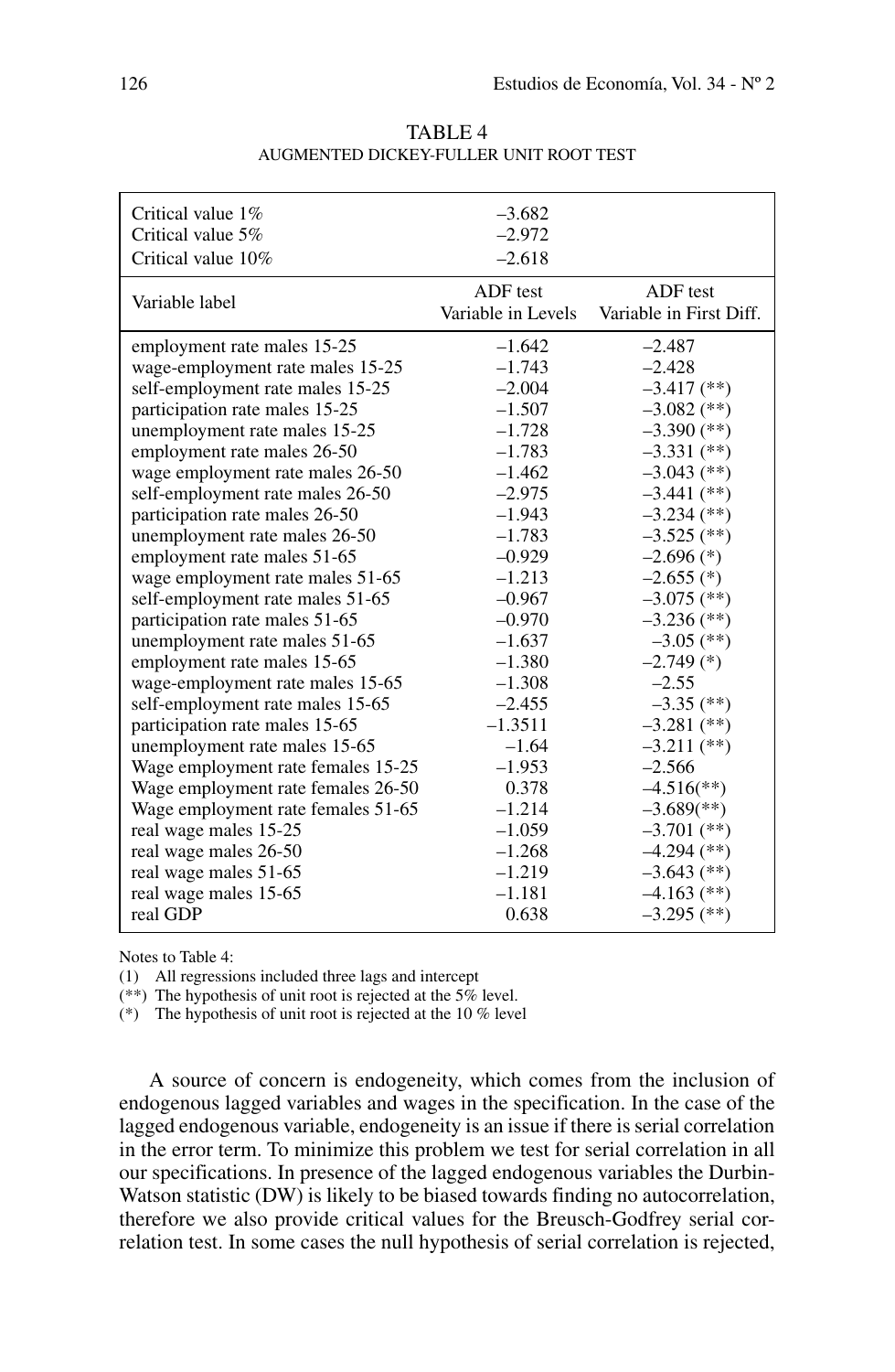|                          |             |                                                                                        | Johansen Cointegration Test                                                         |                                                                                   |                                                                                   |
|--------------------------|-------------|----------------------------------------------------------------------------------------|-------------------------------------------------------------------------------------|-----------------------------------------------------------------------------------|-----------------------------------------------------------------------------------|
|                          | $#$ of $CR$ | Likelihood<br>Ratio test<br>for no<br>Cointegration<br>Critical value<br>$5\% = 39.89$ | Likelihoood<br>Ratio test for<br>at most<br>1 CR<br>Critical value<br>$5\% = 24.31$ | Likelihood<br>Ratio test for<br>at most<br>2CR<br>Critical value<br>$5\% = 12.53$ | Likelihood<br>Ratio test for<br>at most<br>3 CR<br>Critical value<br>$5\% = 3.84$ |
| Total Emp. Male 15-25    | 3 at 5%     | 64.17                                                                                  | 35.03                                                                               | 13.75                                                                             | 3.33                                                                              |
| Wage Emp. Male 15-25     | 3 at 5%     | 61.29                                                                                  | 34.39                                                                               | 13.58                                                                             | 2.53                                                                              |
| Self. Emp. Male 15-25    | 1 at 5%     | 42.43                                                                                  | 23.34                                                                               | 5.68                                                                              | 0.41                                                                              |
| Participation Male 15-25 | 2 at 5%     | 74.49                                                                                  | 33.57                                                                               | 9.78                                                                              | 2.41                                                                              |
| Unemp. Male 15-25        | 1 at 5%     | 46.56                                                                                  | 23.30                                                                               | 5.82                                                                              | 0.006                                                                             |
| Total Emp. Male 26-50    | 2 at 5%     | 51.41                                                                                  | 25.01                                                                               | 5.33                                                                              | 0.06                                                                              |
| Wage Emp. Male 26-50     | 3 at 5%     | 66.25                                                                                  | 36.31                                                                               | 15.92                                                                             | 0.25                                                                              |
| Self. Emp. Male 26-50    | 1 at 5%     | 41.89                                                                                  | 19.10                                                                               | 3.97                                                                              | 0.27                                                                              |
| Participation Male 26-50 | 2 at 5%     | 58.44                                                                                  | 31.51                                                                               | 10.34                                                                             | 0.22                                                                              |
| Unemp. Male 26-50        | 1 at 5%     | 50.83                                                                                  | 23.19                                                                               | 3.56                                                                              | 0.00                                                                              |
| Total Emp. Male 51-65    | 2 at 5%     | 67.48                                                                                  | 30.06                                                                               | 11.06                                                                             | 0.07                                                                              |
| Wage Emp. Male 51-65     | 2 at 5%     | 68.76                                                                                  | 29.79                                                                               | 11.53                                                                             | 0.03                                                                              |
| Self. Emp. Male 51-65    | 2 at 5%     | 58.71                                                                                  | 33.80                                                                               | 10.86                                                                             | 0.17                                                                              |
| Participation Male 51-65 | 2 at 5%     | 82.62                                                                                  | 31.23                                                                               | 8.61                                                                              | 0.11                                                                              |
| Unemp. Male 51-65        | 1 at 5%     | 43.38                                                                                  | 16.04                                                                               | 2.32                                                                              | 0.09                                                                              |
| Total Emp. Male 15-65    | 2 at 5%     | 63.86                                                                                  | 37.00                                                                               | 12.10                                                                             | 0.36                                                                              |
| Wage Emp. Male 15-65     | 3 at 5%     | 71.08                                                                                  | 41.08                                                                               | 16.24                                                                             | 0.87                                                                              |
| Self. Emp. Male 15-65    | 2 at 5%     | 51.09                                                                                  | 26.03                                                                               | 7.33                                                                              | 0.16                                                                              |
| Participation Male 15-65 | 2 at 5%     | 78.06                                                                                  | 38.34                                                                               | 9.54                                                                              | 0.52                                                                              |
| Unemp. Male 15-65        | 1 at 5%     | 49.62                                                                                  | 22.27                                                                               | 3.81                                                                              | 0.01                                                                              |
| Total Emp. 15-65         | 3 at 5%     | 79.47                                                                                  | 36.10                                                                               | 15.62                                                                             | 0.02                                                                              |
| Wage Emp. 15-65          | 3 at 5%     | 90.79                                                                                  | 36.54                                                                               | 15.55                                                                             | 0.001                                                                             |
| Self. Emp. 15-65         | 2 at 5%     | 51.84                                                                                  | 25.37                                                                               | 9.77                                                                              | 0.34                                                                              |
| Participation 15-65      | 2 at 5%     | 67.20                                                                                  | 34.87                                                                               | 11.29                                                                             | 0.57                                                                              |
| Unemp. 15-65             | 1 at 5%     | 52.63                                                                                  | 23.67                                                                               | 4.12                                                                              | 0.001                                                                             |

TABLE 5 Cointegration Analysis

Note to Table 5: Johansen cointegration tests assume that there is no deterministic trend in data and three lags interval.

in which case we re-estimate the specification including additional lags of the endogenous and forcing variables. With this change, the null hypothesis of no serial correlation is not rejected in all cases. To deal with the endogeneity of wages, we lag them one period. Given that the null hypothesis of no serial correlation is not rejected, lagged wages are a predetermined variable not correlated with the contemporaneous error term.

Our specification includes wages to ensure that the impact of exogenous changes in the price of labor of different groups of workers are not confounded with the effects of job security. This implies that all our estimates hold wages constant and in particular, that we are not considering the possibility that the costs of firing is absorbed via changes in wages, as suggested by Gruber (1997). However, in a related paper (Montenegro and Pagés, 2004) we find little evidence that in Chile wages adjust to changes in job security.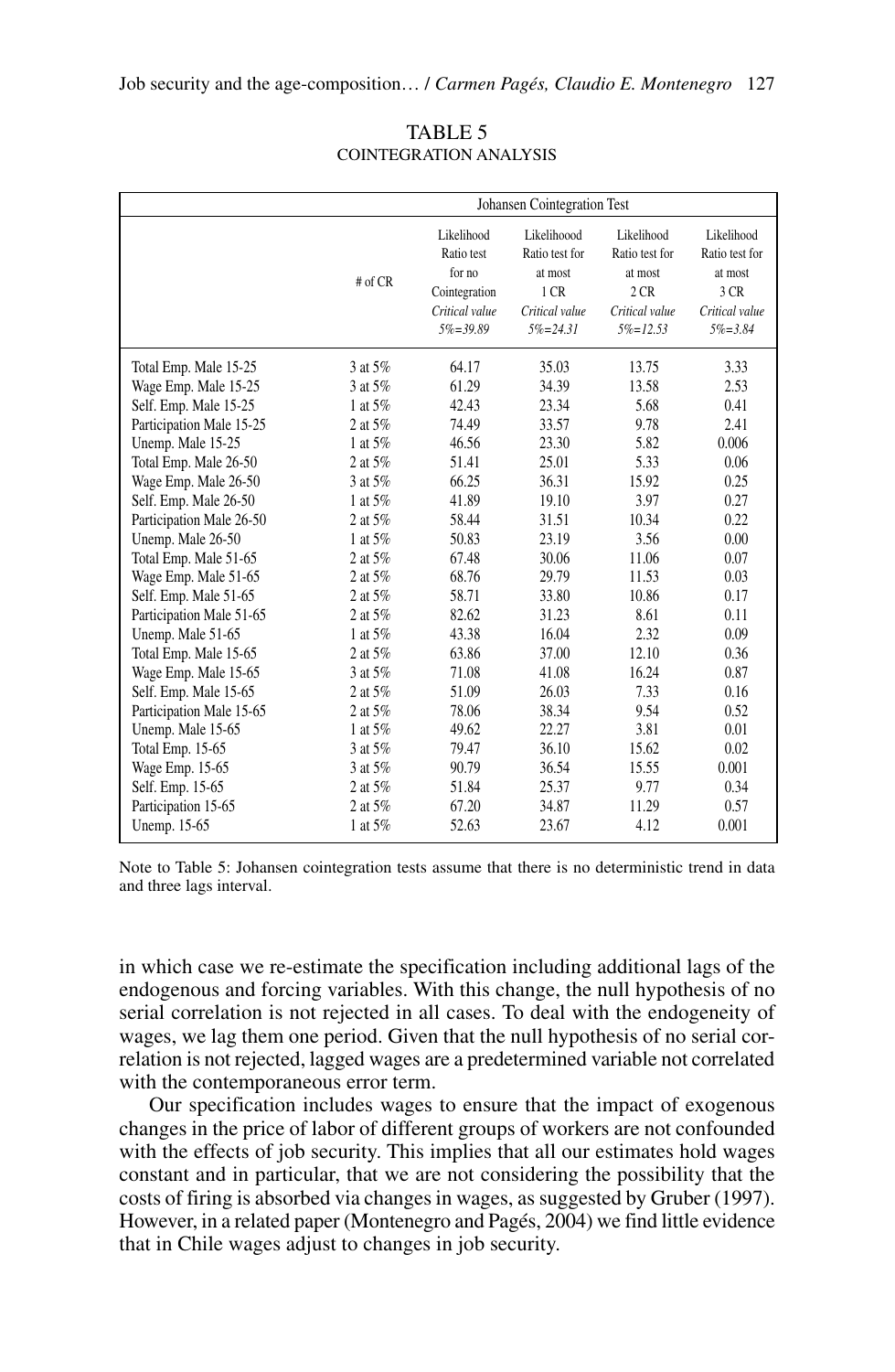## 3.3.1. *Results for Workers 15-25 Years Old*

The first set of estimates corresponds to the group of workers 15-25 years old. The results are summarized in Table 6. Column (1) confirms that an increase in job security measured by *index* reduces employment rates for young workers. Moreover, our results indicate that this effect is entirely due to a decline in wage-employment rates. The decline in employment that can be attributed to a change in job security is large. Consider, for example, the 1966 reform. In that year a new law increased the rigidity of the labor code. Our legislation index captures this reform with a 200% increase over its value in 1965. Column 2 implies that within a year, youth employment-to-population rates would have declined by approximately 3 percentage points. The long run elasticity of job security is -0.25, that is, a 100% increase in job security would wipe out 25 percent of the youth employment relative to the working age population. Nonetheless, some caution should be exercised in interpreting the LR response as several econometric problems, common when dealing with relatively small samples, were encountered. While Johansen test indicated that employment was cointegrated to the forcing variables, Dickey-Fuller test on the residuals of the cointegration relation indicated that it was not. This possible lack of cointegration means that the coefficient on  $Y_{t-1}$  is not different from zero (since it contains a unit root). Therefore, the coefficient on the legislation index can be interpreted as permanently affecting the change in the endogenous variable in the context of our short period sample.

The estimates in column (3) suggest that self-employment rates are not affected by changes in job security provisions. This differential response of wage and self-employment indicates that our legislation variable is not capturing contemporaneous environmental changes, such like changes in schooling policy that may also affect employment.<sup>10</sup> It also suggests that, in the face of reduced wage-employment opportunities, self-employment is not an option for young workers. These results confirm the findings of Maloney (1996) suggesting that workers without capital or know-how are less likely to move to self-employment.

Instead, and perhaps because there is no unemployment insurance in Chile, column (4) and (5) indicate that a decline in wage-employment is compensated by a reduction in youth participation rates, without any significant effects on unemployment. Thus, our results imply that employment protection is detrimental for young workers, yet a researcher that only analyzed youth unemployment rates would not capture this effect. The last two rows in Table 5 report tests on residual autocorrelation. In all cases, the null hypothesis of no autocorrelation is not rejected.

<sup>&</sup>lt;sup>10</sup> Since there have been substantial changes in secondary schooling policies and enrollment rates we conducted various additional test to ensure that changes in schooling were not biasing our results. First, we re-estimated the specifications reported in Table 6 with a subsample of people 18-25 years old for whom the expansion in primary and secondary education should have had a lower impact on employment rates. The results obtained with this age group were very similar to the ones reported here. Second, and in order to control for slow and gradual changes in education enrollment, we estimated our model including time trends. Again, the results did not change.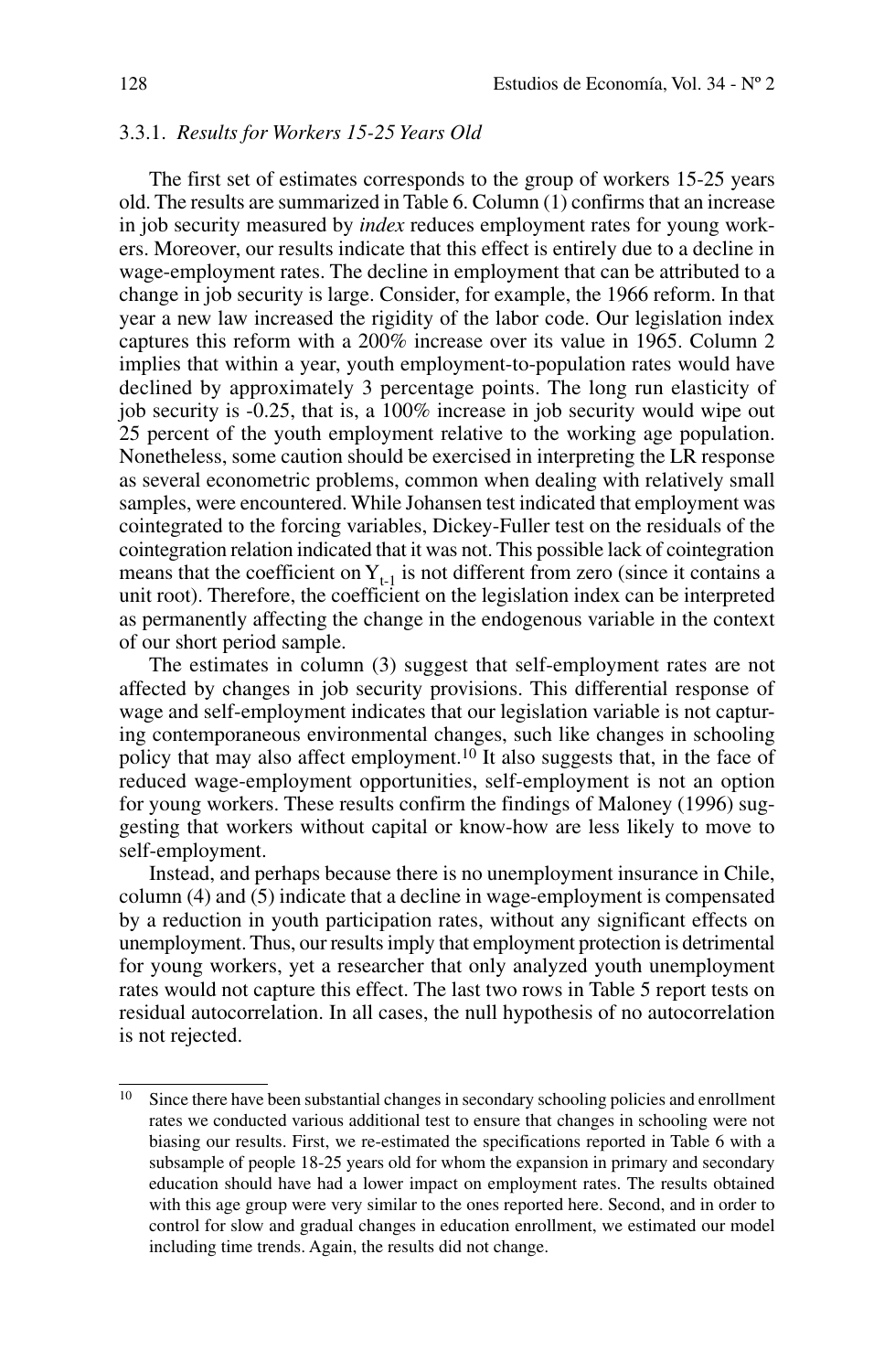| 15-25 years old<br>Males | Total<br>Employment<br>(1) | Wage<br>Employment<br>(2) | Self-<br>employment<br>(3) | Participation<br>(4) | Unemployment<br>(5) |
|--------------------------|----------------------------|---------------------------|----------------------------|----------------------|---------------------|
| Constant                 | .015                       | .013                      | .023                       | .074                 | .061                |
|                          | (.028)                     | (.023)                    | (.011)                     | (.042)               | (.021)              |
| $Y(t-1)$                 | $-.0599$                   | $-.0571$                  | $-.43$                     | $-.128$              | $-.182$             |
|                          | (.06)                      | (.056)                    | (.19)                      | (.075)               | (.103)              |
| Log Index                | $-.0148$                   | $-.0167$                  | .001                       | $-.0131$             | .001                |
|                          | $(-.006)$                  | $(-.005)$                 | (.002)                     | (.006)               | (.010)              |
| $\Delta Log(wages(t-1))$ | $-.022$                    | $-.013$                   | $-.007$                    | $-.033$              | $-.030$             |
|                          | (.025)                     | (.023)                    | (.007)                     | (.023)               | (.040)              |
| <b>GDP</b> Growth        | .434                       | .428                      | $-.012$                    | .042                 | $-.692$             |
|                          | (0.076)                    | (0.070)                   | (.023)                     | (.074)               | (.131)              |
| Adj. R2                  | .560                       | .559                      | .40                        | .20                  | .499                |
| DW                       | 2.28                       | 2.21                      | 2.09                       | 1.99                 | 2.08                |
| $T^*R2$                  | 4.48                       | 3.14                      | 3.97                       | 2.21                 | 0.75                |
| (Prob.)                  | (.21)                      | (.37)                     | (.26)                      | (.53)                | (.86)               |
| LR elasticity            | $-0.25$                    | $-0.29$                   | 0.00                       | $-0.10$              | 0.01                |

TABLE<sub>6</sub> Results for Male Population 15-25 years old. Sample: 1960-1998

Notes to Table 6: All dependent variables with the exception of unemployment rates are measured as % of working age population and in first differences. Standard errors reported in parenthesis. In addition to the variables reported in this table, all specifications include  $\Delta Y(t-1)$  as a regressor. T\*R2 reports the critical value of the Breusch-Godfrey Serial Correlation Test. In parenthesis, the probability of no-autocorrelation.

### 3.3.2. *Results for Prime-Age Workers (26-50 Years Old)*

The results for workers in this age group are summarized in Table 7. In this case, the specification used for young workers was rejected according to the Breusch-Godfrey test. To correct this problem, we included two lags of the endogenous variable in all specifications. In addition, in the specifications for wage and total employment we included two lags of GDP and wage growth. Once these variables are included, we cannot reject the hypothesis of no serial correlation.

Our results indicate a substantial difference in the impact of job protection for prime-age workers. In particular, the coefficient on the index in total and wage employment indicates a positive, albeit not statistically significant, effect of job protection on employment. These results coincide with Nickell (1997) findings that higher job protection has a positive but not significant impact on prime-age employment. The lack of impact is not surprising since an increase in job protection affects differently high and low tenure workers within this age group. Whereas, low tenure workers will be more likely to be dismissed in recessions, high tenure workers will be less likely to be so. The resulting balance of these two effects offsets lower hirings in expansions.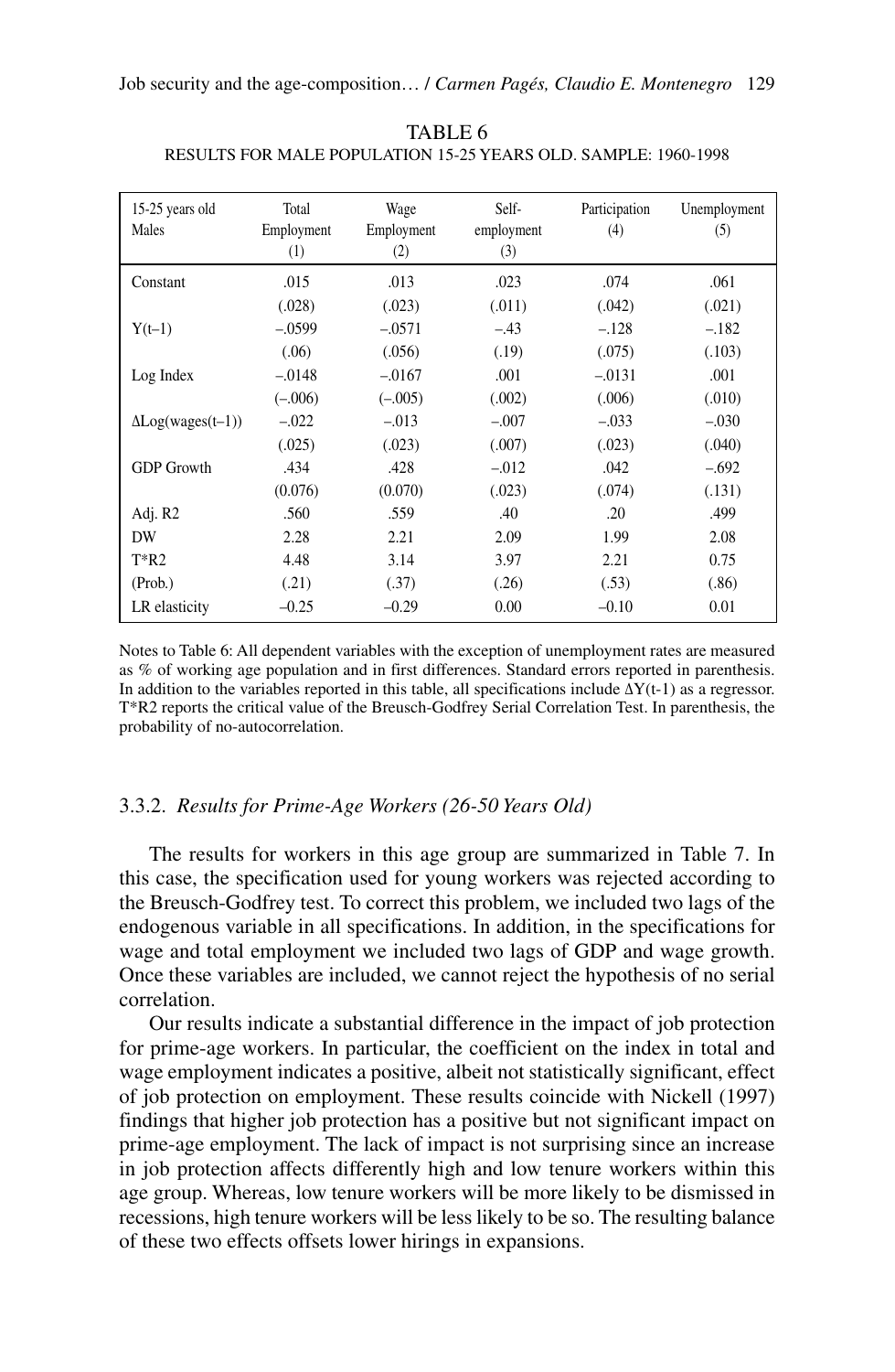| 26-50 years old<br>Males | Total<br>Employment<br>(1) | Wage<br>Employment<br>(2) | Self-<br>employment<br>(3) | Participation<br>(4) | Unemployment<br>(5) |
|--------------------------|----------------------------|---------------------------|----------------------------|----------------------|---------------------|
| Constant                 | .151                       | .06                       | .147                       | .28                  | .03                 |
|                          | (.085)                     | (.064)                    | (.044)                     | (.15)                | (.01)               |
| $Y(t-1)$                 | $-.187$                    | $-.120$                   | $-.68$                     | $-.298$              | $-.22$              |
|                          | (.097)                     | (.097)                    | (.199)                     | (.163)               | (.101)              |
| Log Index                | .003                       | .001                      | $-.002$                    | $3.7E - 0.5$         | $-.0039$            |
|                          | (.006)                     | (.006)                    | (.003)                     | (.001)               | (.006)              |
| $\Delta Log(wages(t-1))$ | $-.027$                    | $-.040$                   | $-.006$                    | .003                 | .03                 |
|                          | (.028)                     | (.025)                    | (.017)                     | (.007)               | (.027)              |
| <b>GDP</b> Growth        | .345                       | .30                       | .087                       | $-.006$              | $-.35$              |
|                          | (.079)                     | (.071)                    | (.048)                     | (.02)                | (.07)               |
| Adj. R <sub>2</sub>      | .38                        | .37                       | .30                        | .124                 | .42                 |
| DW                       | 2.22                       | 2.45                      | 1.91                       | 1.88                 | 2.15                |
| $T^*R2$                  | 2.45                       | 6.12                      | 1.74                       | 1.92                 | 2.25                |
|                          | (.48)                      | (.10)                     | (.62)                      | (.58)                | (.52)               |
| LR elasticity            | 0.016                      | 0.008                     | $-0.003$                   | 0.000                | $-0.018$            |

TABLE 7 Results for Male Population 26-50 years old. Sample: 1960-1998

Notes to Table 7: All dependent variables with the exception of unemployment rates are measured as % of working age population and in first differences. Standard errors reported in parenthesis. In addition to the variables reported in this table, all specifications include  $\Delta Y(t-1)$  as a regressor. T\*R2 reports the critical value of the Breusch-Godfrey Serial Correlation Test. In parenthesis, the probability of no-autocorrelation.

Columns (3), (4) and (5) indicate that the low response of employment rates to labor market reforms is matched by a comparatively low response in participation and unemployment rates.

# 3.3.3. *Results for Older Workers (51-65 Years Old)*

Results for workers 51-65 years old are summarized in Table 8. As in the prime-age case, the specification includes two lags of the endogenous variable and, for the employment and wage employment specifications, two lags of GDP and wage growth to insure no serial correlation of the error term. In this case, the impact of job security has the same sign as for prime-age workers but, as expected, the coefficient is larger in magnitude. In particular, the coefficient on *index* is now positive and statistically significant for total employment indicating that an increase in job security increases overall employment rates for older workers. The size of the coefficient suggests a large change: A 100% increase in the index variable is associated with a 2.9% short run increase in pre-retirement age employment rates. In the long run, the effects of such and increase are much bigger, as we estimate a long run elasticity of 14 %. Estimates for wage and self-employment confirm that *both* types of employment increase with higher job security, albeit wage employment increases more. It is unclear why self-employment increases with job security. Perhaps, severance pay provides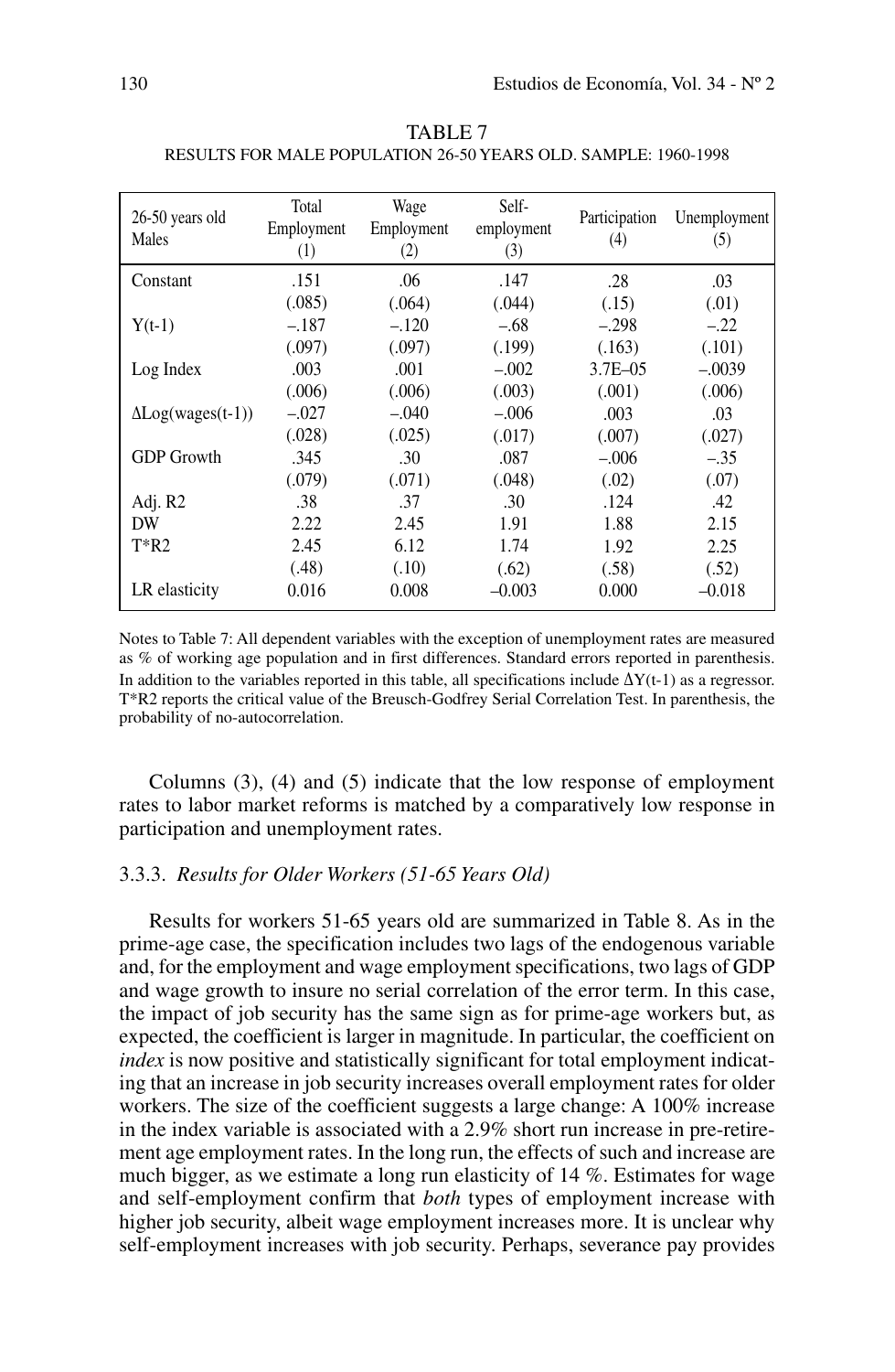| 51-65 years old<br>Males | Total<br>Employment<br>(1) | Wage<br>Employment<br>(2) | Self-<br>employment<br>(3) | Participation<br>(4) | Unemployment<br>(5) |
|--------------------------|----------------------------|---------------------------|----------------------------|----------------------|---------------------|
| Constant                 | .090                       | .059                      | .049                       | .20                  | .04                 |
|                          | (.066)                     | (.052)                    | (.036)                     | (.13)                | (.01)               |
| $Y(t-1)$                 | $-.205$                    | $-.206$                   | $-.23$                     | $-.295$              | $-.22$              |
|                          | (.106)                     | (.139)                    | (.135)                     | (.187)               | (.10)               |
| Log Index                | .029                       | .0131                     | .009                       | .014                 | $-.017$             |
|                          | (.011)                     | (.009)                    | (.005)                     | (.010)               | (.008)              |
| $\Delta Log(wages(t-1))$ | $-.09$                     | $-.041$                   | $-.049$                    | .0268                | .06                 |
|                          | (.039)                     | (.027)                    | (.017)                     | (.031)               | (.027)              |
| <b>GDP</b> Growth        | .454                       | .19                       | .24                        | .174                 | $-.35$              |
|                          | (.112)                     | (.10)                     | (.063)                     | (.104)               | (.09)               |
| Adj. R <sub>2</sub>      | .52                        | .41                       | .50                        | .19                  | .46                 |
| DW                       | 2.01                       | 2.09                      | 2.12                       | 2.16                 | 2.39                |
| $T^*R2$                  | 7.54                       | 6.39                      | 3.06                       | 5.62                 | 4.29                |
|                          | (.056)                     | (.09)                     | (.38)                      | (.13)                | (.23)               |
| LR elasticity            | 0.141                      | 0.064                     | 0.039                      | 0.047                | $-0.077$            |

TABLE 8 Results for Male Population 51-65 years old. Sample: 1960-1998

Notes to Table 8: All dependent variables with the exception of unemployment rates are measured as % of working age population and in first differences. Standard errors reported in parenthesis. In addition to the variables reported in this table, all specifications include two lags of the endogenous variable. In addition, in the specifications for total and wage employment two additional lags of GDP and wage growth were included to correct for residual autocorrelation. T\*R2 reports the critical value of the Breusch-Godfrey Serial Correlation Test. In parenthesis, the probability of no-autocorrelation.

the start-up capital necessary to move into self-employment. Finally, columns (4) and (5) suggest that older workers participation rates increase in periods of increased job security (although the coefficient is not statistically significant at conventional levels) while unemployment rates for older workers decline.

The results presented in Tables 6-8 are robust to the introduction of time trends and further lags of the endogenous and exogenous variables. In addition, differences in coefficients between young and older workers are not due to differences in the empirical specification used for the two groups.11 Our results are also robust to the inclusion of the index variable without the logarithm and to alternative definitions of the regulation variable. In particular, we constructed an alternative index that measures the cost of dismissing a worker with 20 years of tenure along the different policy regimes.12 The results using this variable are very similar to the ones reported here. Overall, our findings suggest that older workers are the ones that benefit the most from job security provisions. Instead,

<sup>&</sup>lt;sup>11</sup> We re-estimated our results for young workers using the same empirical specifications we use for older ones (that is, including further lags of exogenous and endogenous variables). The results did not change.

 $12$  See the next section for a description of this alternative index.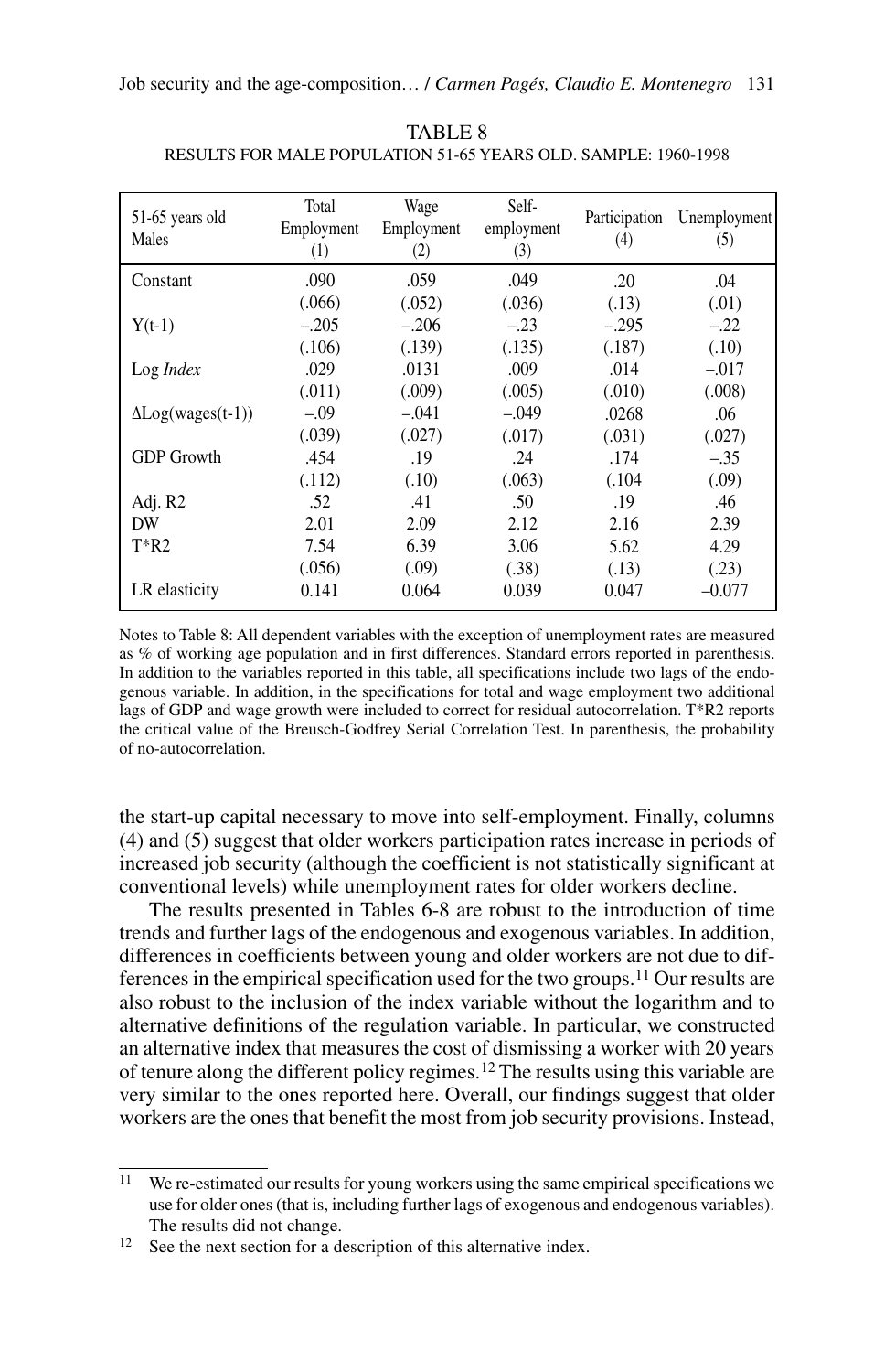younger workers bear the burden of increased job security because they endure lower hirings and a disproportionate share of firings in recessions.

## **3.4. Barrier-to-entry or Relative Costs?**

The results obtained in the former section indicate that job security alters the age-composition of employment. In this section we investigate the source of this bias. Two alternative explanations can be proposed: The first explanation states that by reducing job creation, job security reduces the employment prospects of those entering in the labor market. We call this explanation ''barrier-to-entry'' effect and was first suggested by Lazear (1990). The second explanation is related to the relative cost of dismissing young versus old workers and has been fledged out in our theoretical section.

We rely on two different procedures to discriminate against these two explanations. We first compare the results for two groups of workers with different expected turnover rates and second, we use a direct measure of relative firing costs to test its impact on male youth employment rates.

## 3.4.1. *Gender-Age-Specific Response to Labor Reforms*

If job security affects young workers by reducing hires and slowing down entry in the labor market then young women and young men should be similarly affected by a change in regulations. Instead, if the mechanism is the link between severance pay and tenure, section 2.3 suggest a differential response between women and men. Thus, under the hypothesis that women have higher exogenous quitting rates (as suggested by their relatively lower tenure given a certain age), expectations of future cost may induce employers to prefer hiring women rather than men. However, as women and men become older, men acquire more tenure. This implies that in the face of an adverse economic shock, employers may tend to dismiss women first because their relative lower cost of dismissal. In terms of our empirical specifications, the model predicts that regulations will have a smaller effect on the age structure of employment for women than for men. This is because in the context of our model, again under the critical assumption of higher exogenous turnover rates for women-- tenure-based job security creates a larger negative effect on youth male employment and a larger positive effect on older male employment rates than for their female counterparts.

Table 9 reports the results of estimating our empirical model, defined by expressions (eq1) and (eq2), for women  $15-25$ ,  $26-50$ , and  $51-65$  (columns 1-3), with the same specifications used for males in each group. As predicted by our model, job security, as measured by *index*, has a smaller effect on young females than on males. The coefficient is about one third of the one estimated for men and it is not statistically significant. In addition, and as predicted by the model, the effect of job security on females 51 to 65 is lower than for males of in the same age group.

Could these differences be the result of higher informality rates among women than among men, and therefore a lower effect of labor regulations in the female labor market? We found that the CASEN surveys for 1987 and 1996 reveal very similar levels of formalization across gender. For example, in 1996, 69.47% of all employed men and 71.67% of all employed women had a regular indefinite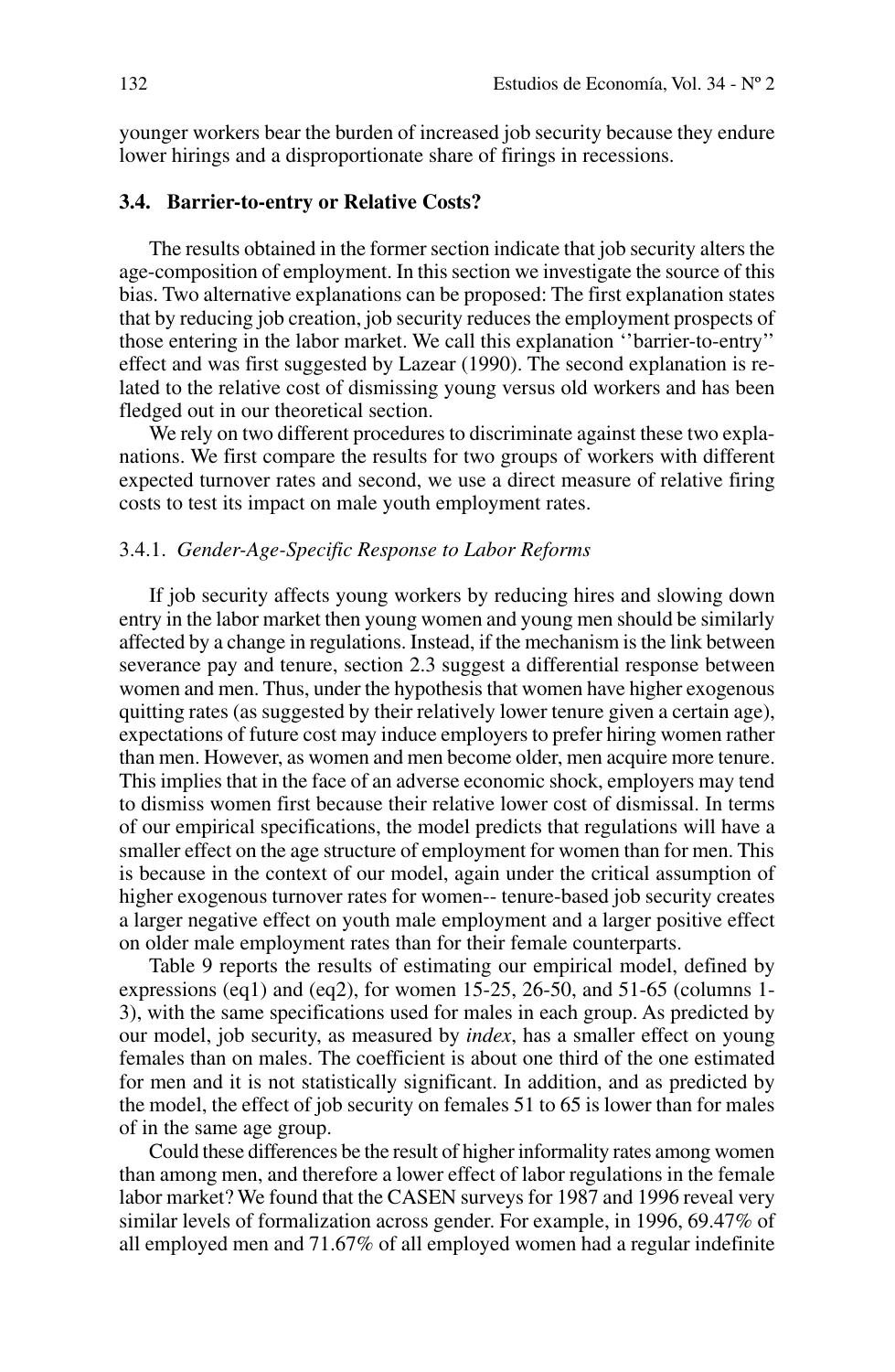|           | Wage Employment | Wage Employment | Wage Employment |
|-----------|-----------------|-----------------|-----------------|
|           | Young           | Prime-Age       | Older female    |
|           | Females         | Females         | workers         |
|           | (1)             | (2)             | (3)             |
| Log Index | $-.0045$        | 0.003           | 0.0054          |
|           | (.004)          | (.005)          | (0.004)         |
| Adj. R2   | .12             | .11             | .16             |
| DW        | 2.05            | 1.83            | 1.86            |
| $T^*R2$   | 9.39            | 2.41            | 7.07            |
|           | (.024)          | (.49)           | (.069)          |

| TABLE 9                                               |
|-------------------------------------------------------|
| BARRIERS-TO-ENTRY VERSUS RELATIVE COSTS OF DISMISSAL: |
| <b>GENDER DIFFERENCES</b>                             |

Notes to Table 9: Standard errors reported in parenthesis. Specifications in columns (1)-(3) are identical to the ones presented in tables 6-8 (col. 2). T\*R2 reports the critical value of the Breusch-Godfrey Serial Correlation Test. In parenthesis, the probability of no-autocorrelation.

contract. Overall, we interpret these differential effects by gender as an important piece of evidence for the type of effects implied by our theoretical model.

## 3.4.2. *Relative versus Absolute Firing Costs*

Our estimates indicate a differential response by age groups to changes in job security provisions. Our model predicts that the bulk of these differences should arise from the relative cost of dismissal across age groups. In this subsection, we test this prediction constructing measures of relative and absolute dismissal costs.

The overall profile of severance pay measured by *index* can be decomposed into the relative cost of dismissing long versus short tenure workers, namely *α*, and the cost of dismissing workers in the latter age group, namely F. We proxy F with the cost of dismissing a worker after two years of tenure (*index2*). In addition, we proxy  $\alpha$  with the relative cost of dismissing a worker after twenty  $(index20)$  and two years  $(index2)$  at a firm.<sup>13</sup> That is,

 $\hat{F} = index2$  $\alpha$ ∧  $\alpha$  = *index* 20 / *index* 2

<sup>13</sup> *Index2* and *index20* have been computed as the expected dismissal costs at the time of dismissal of a worker that has been 2 and 20 years at the firm, respectively. In particular, the formula to compute *indexi* is the following: *indexi<sub>t</sub>* =  $b + aSP_i^{jc} + (1 - a)SP_i^{uc}$  where  $SP_i^{jc}$  and  $SP_i^{uc}$  are the costs for a justified and an unjustified dismissal after *i* years of tenure in a firm.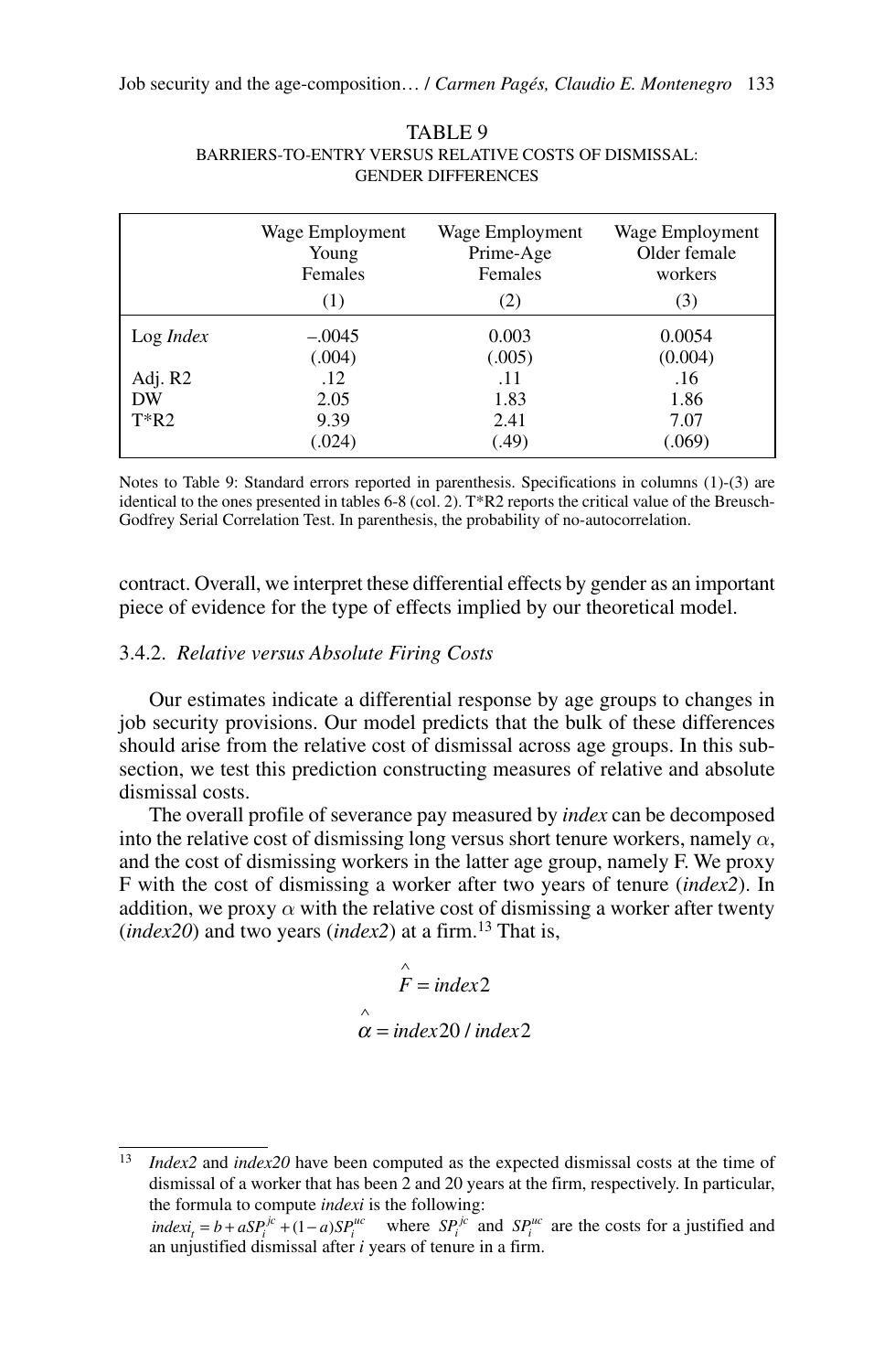Figure 6 presents these indices and Table 10 reports the results of re-estimating our error correcting model substituting *log(index)* for *log(index2)* and "*log (index20)" – log(index2)*. Since there is substantial correlation between these two measures the coefficients are now estimated with larger standard errors. Nonetheless, this exercise yields some interesting results. As predicted by our model, increasing the relative cost of dismissing older workers leads to a decline in youth total and wage employment-to-population rates. In contrast, an increase in *index2* , has a much smaller (and less statistically significant) effect on youth total employment and wage employment rates. These results suggest that an increase in absolute severance pay, keeping the tenure slope constant, reduces both firings and hiring rates. Instead, an increase in the relative cost reduces hiring while increasing firing rates.

Summarizing, higher job security, in the form of higher relative costs of dismissing short versus long-tenure workers, increases firing and reduces hiring rates for the youth. The resulting effect is a decline in youth employment rates in favor of higher employment rates for older workers. The composition of employment is biased towards older workers. It is unclear, however, whether this effect results in lower overall employment and higher total unemployment rates. The following and last section of this paper examines this question.

## **3.5. Results for the overall sample**

In this section we provide results for the overall sample (males, 15-65 years old). This exercise is relevant for at least two reasons: First, when evaluating the impact of a policy, the overall impact is as important as its composition effects. Second, since most of the literature examines the impact of job security on



FIGURE 6 OTHER MEASURES OF JOB PROTECTION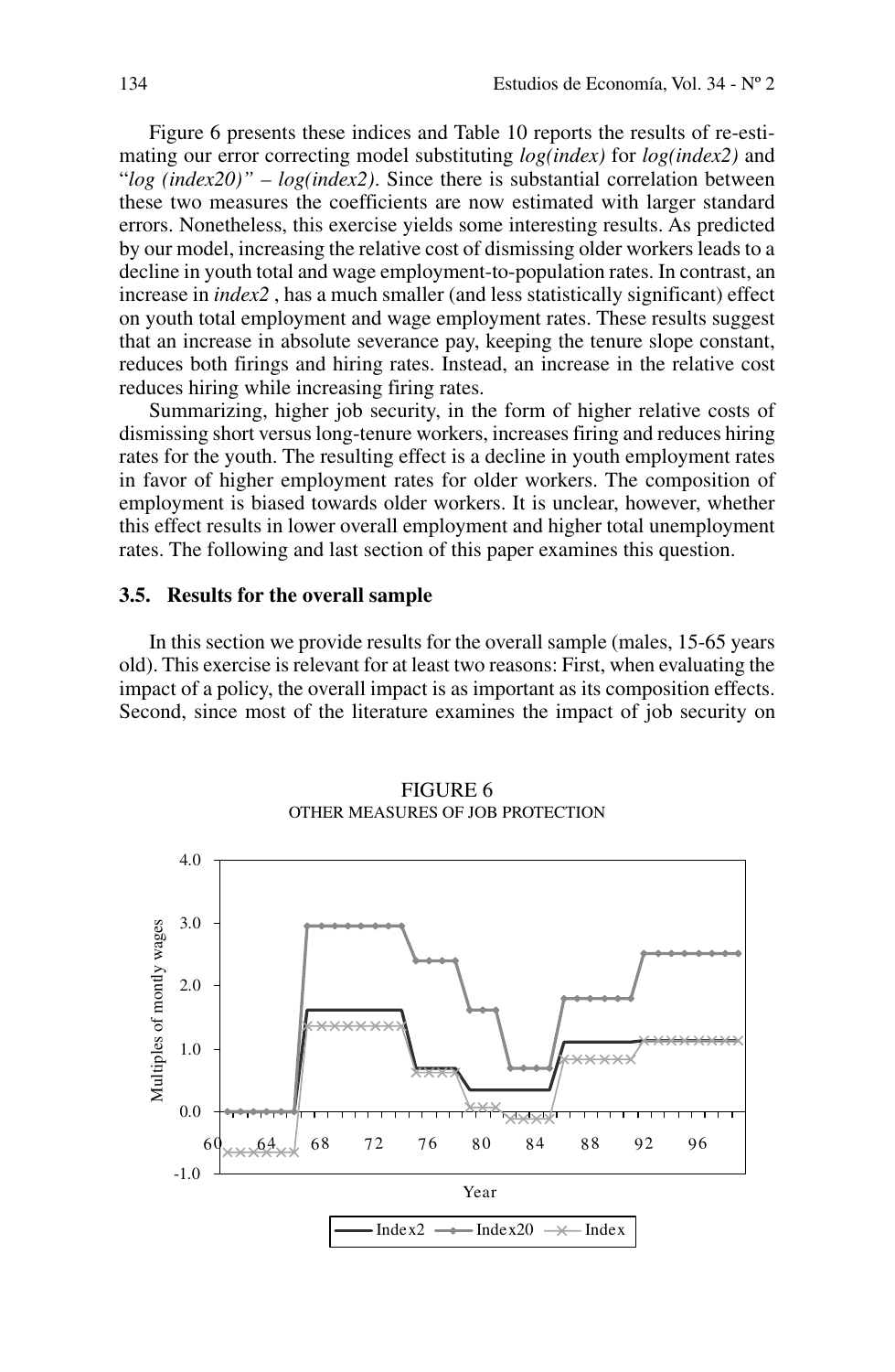| 15-25 years old<br>Males   | Total<br>Employment (1) | Wage<br>Employment (2) |
|----------------------------|-------------------------|------------------------|
| Log Index2                 | $-.006$<br>(.010)       | $-.009$<br>(.009)      |
| $Log Index20 - Log Index2$ | $-.0167$<br>(.009)      | $-.0152$<br>(.009)     |
| Adj. R2                    | .57                     | .56                    |
| DW                         | 2.20                    | 2.15                   |
| $T^*R2$<br>(Prob.)         | 4.83<br>(.18)           | 3.32<br>(.34)          |

TABLE 10 Relative and Absolute Dismissal Costs: Males 15-25 years old

Notes to Table 10: All dependent variables with the exception of unemployment rates are measured as % of working age population and in first differences. Standard errors reported in parenthesis. In addition to the variables reported in this table, all specifications include a constant,  $Y(t-1)$ , GDP growth, Real Wage growth and ∆Y(t-1) as regressors. T\*R2 reports the critical value of the Breusch-Godfrey Serial Correlation Test. In parenthesis, the probability of no-autocorrelation.

overall employment and unemployment rates, it is useful to determine whether our measured impact coincides with the results obtained in other individual country or cross-country studies.

Table 11 summarizes our results for the overall sample of males. Judging from the coefficient on *index*, an impact on overall job security has a negative (albeit, not statistically significant) impact on overall wage employment and a positive and not statistically significant impact on self employment rates. In addition, we find that employment security provisions have a negative (but not significant) effect on participation and unemployment. These findings suggest that job security provisions affect the composition but not the average level of employment or unemployment.

Columns (2) and (4) however, suggest that the lack of effect is due to conflicting signs on *index2* and *index20/index2*. Whereas an increase in the cost of dismissing short tenure workers has a positive, but not statistically significant, effect on overall wage employment, an increase in the relative cost of dismissal reduces overall employment rates. In the same manner, when we split the severance pay measure into relative and absolute costs we find that increased absolute job security reduces unemployment, whereas higher relative costs tend to increase it (not reported).

Overall, our estimates for absolute firing costs (F), confirm the theoretical findings of Bertola (1990) that a flat rate (i.e. not linked to tenure) would have opposite effects on hiring and firing that will tend to offset each other. In contrast, changes in the relative cost of dismissing short versus long-tenure workers have a substantial negative effect on total employment. This effect is driven by the decline in the youth wage-employment-to-population rate, not compensated by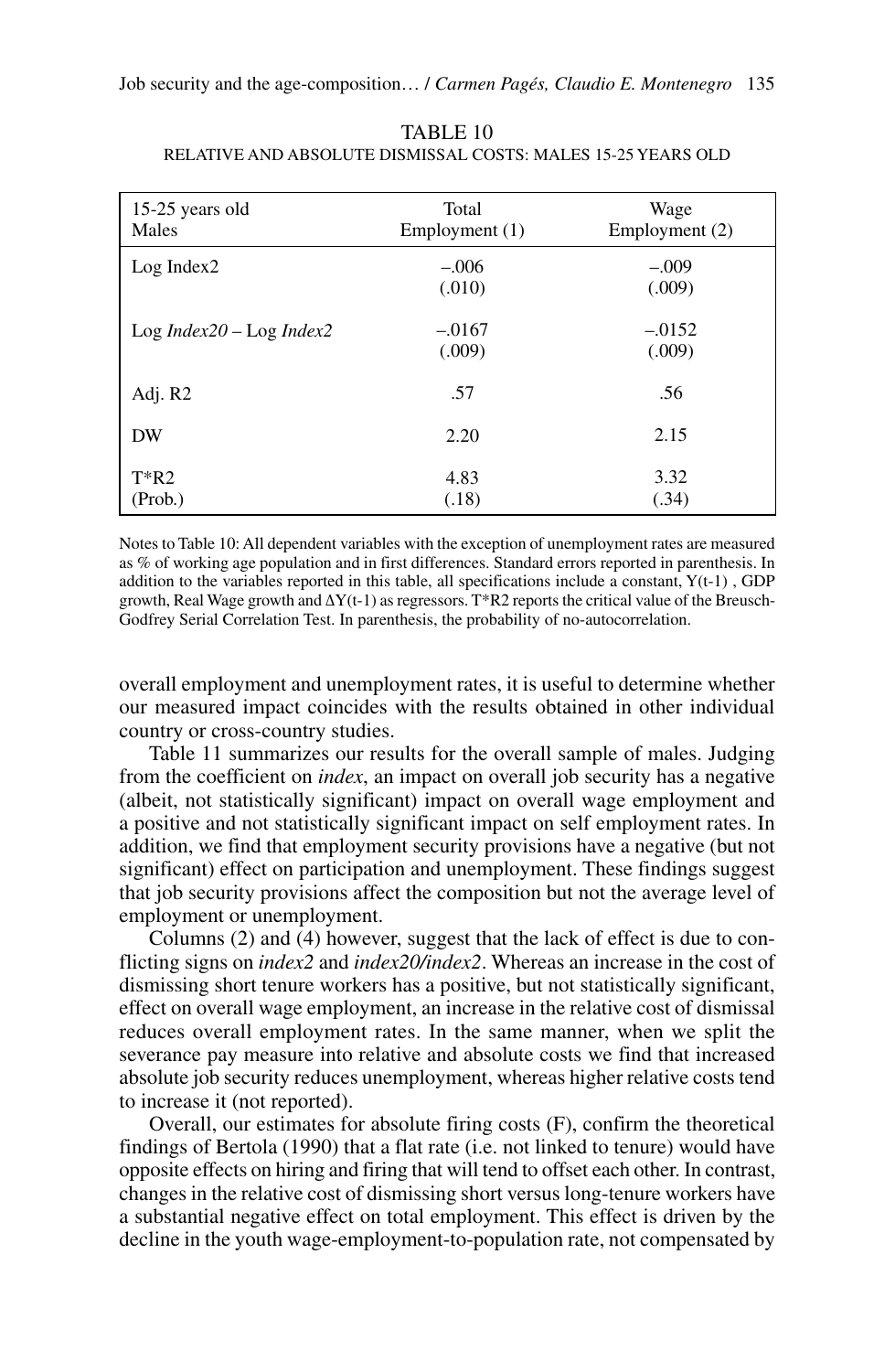| TABLE 11                                                               |
|------------------------------------------------------------------------|
| RESULTS FOR THE OVERALL POPULATION: 15-65 YEARS OLD. SAMPLE: 1960-1998 |

| 51-65 years old<br>Males   | Tot.<br>Emp.<br>(1) | Tot.<br>Emp.<br>(2) | Wage<br>Emp.<br>(3) | Wage<br>Emp.<br>(4) | $Self-$<br>Emp.<br>(5) | Part.<br>(7)      | Unem.<br>(8)      |
|----------------------------|---------------------|---------------------|---------------------|---------------------|------------------------|-------------------|-------------------|
| Constant                   | .07<br>(.05)        | .06<br>(.05)        | .01<br>(.03)        | .014<br>(.035)      | .05<br>(.028)          | .10<br>(.08)      | .04<br>(.01)      |
| $Y(t-1)$                   | $-.139$<br>(.08)    | $-.125$<br>(.08)    | $-.05$<br>(.07)     | $-.03$<br>(.07)     | $-.382$<br>(.164)      | $-.13$<br>(.10)   | $-.19$<br>(.10)   |
| Log Index                  | .001<br>(.006)      |                     | $-.006$<br>(.005)   |                     | .003<br>(.002)         | $-.003$<br>(.004) | $-.007$<br>(.008) |
| Log Index2                 |                     | .012<br>(.009)      |                     | .004<br>(.007)      |                        |                   |                   |
| Log Index20-<br>Log Index2 |                     | $-.014$<br>(.009)   |                     | $-.016$<br>(.007)   |                        |                   |                   |
| $\Delta Log(W(t-1))$       | $-.078$<br>(.03)    | $-.071$<br>(.03)    | $-.070$<br>(.024)   | $-.062$<br>(.023)   | $-.005$<br>(.011)      | $-.035$<br>(.017) | .019<br>(.032)    |
| GDP growth                 | .39<br>(.07)        | .39<br>(.07)        | .31<br>(.06)        | .31<br>(.05)        | .08<br>(.03)           | .06<br>(.04)      | $-.42$<br>(.09)   |
| Adjusted R2                | .52                 | .55                 | .58                 | .63                 | .33                    | .21               | .45               |
| <b>DW</b>                  | 2.09                | 2.09                | 2.01                | 2.02                | 2.04                   | 2.07              | 2.27              |
| $T^*R2$<br>(Prob.)         | 3.02<br>(.38)       | 4.29<br>(.23)       | 3.31<br>(.34)       | 3.75<br>(.28)       | 3.24<br>(.35)          | 2.10<br>(.55)     | 2.86<br>(.41)     |

Notes to Table 11: All dependent variables with the exception of unemployment rates are measured as % of working age population and in first differences. Standard errors reported in parenthesis. In addition to the variables reported in this table, all specifications include two lags of the endogenous variable. In addition, in the specifications for total and wage employment two additional lags of GDP and wage growth were included to correct for residual autocorrelation. T\*R2 reports the critical value of the Breusch-Godfrey Serial Correlation Test. In parenthesis, the probability of no-autocorrelation.

neither higher self-employment rates nor by higher employment rates of the older sections of the labor force.

## **4. Conclusion**

In this paper, we show that job security biases employment in favor of middle-age and older workers. We also show that this bias is rooted in the lower cost of dismissing young workers relative to older ones. Our results suggest that job security provisions affect the composition but not the aggregate level of employment or unemployment.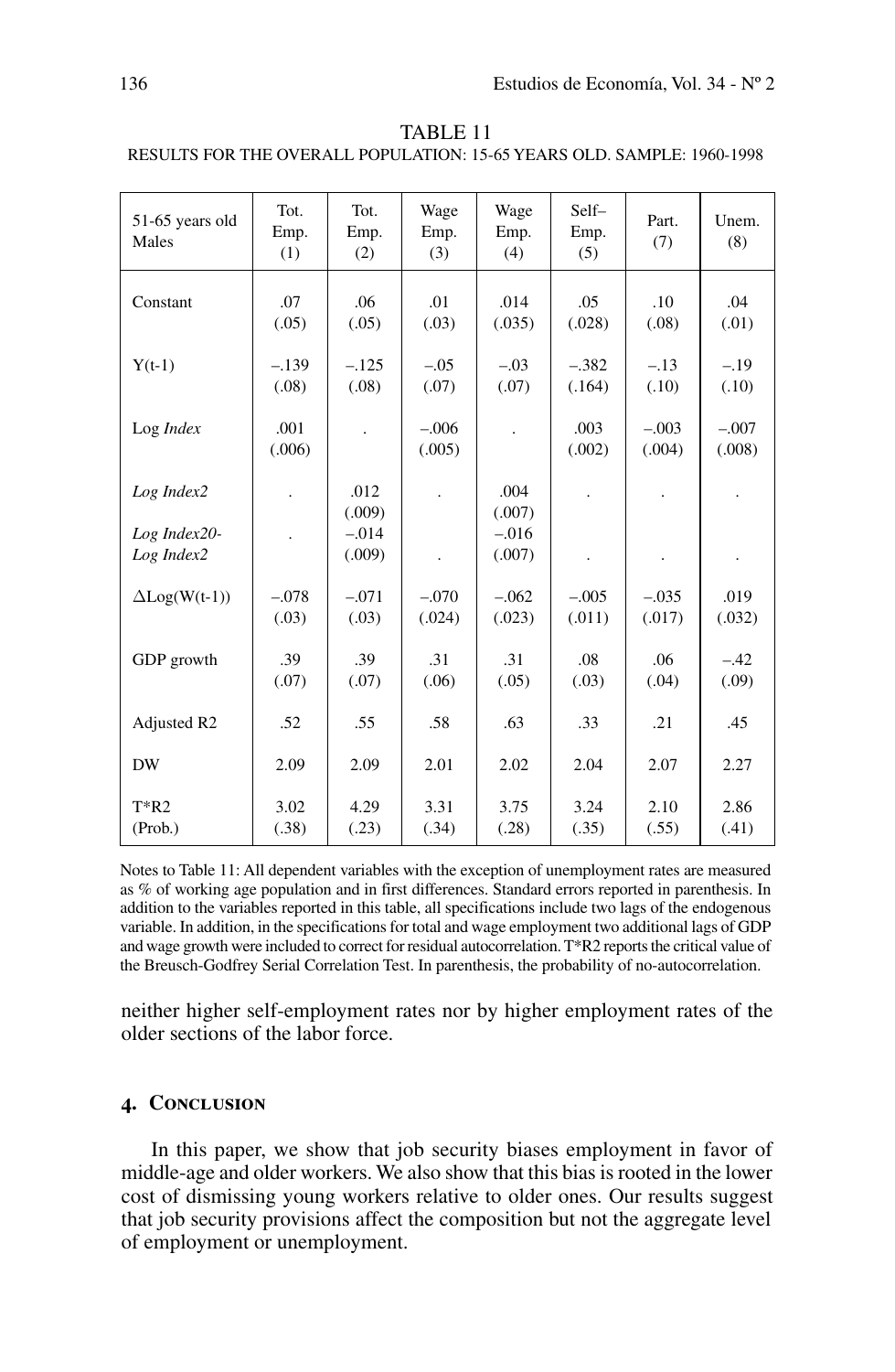We believe these results have two important implications for the design of future labor market reforms.

First, labor market reforms will have important redistributive effects. In anticipation of such redistribution, some groups may try to block the process of reforms. Thus, while young workers could benefit from the measure, they are less likely to vote or to organize themselves in order to support the reforms. In contrast, middle-age and older workers are more likely to be unionized or to exert pressure on policy-makers to block any attempt of reform that undermines their status in the labor market. Indeed, this relative higher political power may explain why job security provisions are tied to tenure in almost all OECD and Latin American countries.

Second, our results give support for reforms aimed at reducing the link between severance pay and tenure. This effect could be achieved by: mandating a flat severance pay; reducing the maximum amount a worker can receive as severance pay; or reducing the rate at which severance pay increases with tenure. Such reforms would bring an expansion in youth employment rates. However, they could come at a cost of lower older workers employment rates. Since in many countries, retirement incentives have already pushed many older workers into retirement, reforms like the ones described above may require additional policies to bring older workers back to work.

#### **APPENDIX**

## PROOF OF PROPOSITION 1

Let  $0 < \rho^* < 1$  be such that  $-\alpha F - \rho^* \beta \alpha F + \beta (1 - \rho^*) (\theta_g - w) = -F$ . In this case, if  $\theta_b - w = -\alpha F$  then  $SW_{b1} = -F$  and both one period and two period workers are dismissed. For larger values of  $\theta_b - w$  neither one or two period workers are dismissed. For lower values of  $\theta_b - w$  both one and two year workers are dismissed. Therefore, when  $\rho = \rho^*$  both types of workers are equally likely to be dismissed.

i) Assume  $\rho \ge \rho^*$  and  $\theta_b - w = -\alpha F$ . Then

 $-F = -\alpha F - \rho^* \beta \alpha F + \beta (1 - \rho^*) (\theta_g - w) > (\theta_b - w) - \rho \beta \alpha F + \beta (1 - \rho) (\theta_g - w)$  and slightly larger values of  $\theta_b - w = -\alpha F$  will not alter the fact that one period workers are dismissed, but second workers would not be. Therefore, for all  $\rho \ge \rho^*$ there is a range of values of  $\theta_b - w$ , such that  $-\alpha F < \theta_b - w \le -\frac{F}{1+\beta \rho} - \frac{\beta(1-\rho)}{(1+\beta \rho)} (\theta_g - w)$  $^{(1)}$  $\frac{\beta(1-\rho)}{(1+\beta\rho)}(\theta_g-w)$ in which  $SW_{b1} = -F$  and  $SW_{b2} = \theta_b - w > -\alpha F$  and only first-year workers are dismissed. For values of  $\theta_h - w \leq -\alpha F$ , both first and second-period workers are dismissed. Hence, when  $\rho \ge \rho^*$  first-period workers are more likely to be dismissed.

ii) Assume  $\rho < \rho^*$  and  $\theta_b - w = -\alpha F$ . In this case

 $-\alpha F - \rho \beta \alpha F + \beta (1 - \rho)(\theta_g - w) > -\alpha F - \rho^* \beta \alpha F + \beta (1 - \rho^*)(\theta_g - w) = -F$  and therefore one-period workers would not be dismissed even when  $SW_{b2} = -\alpha F$ and two-period workers would go. A marginal decrease of  $(\theta_b - w)$  would not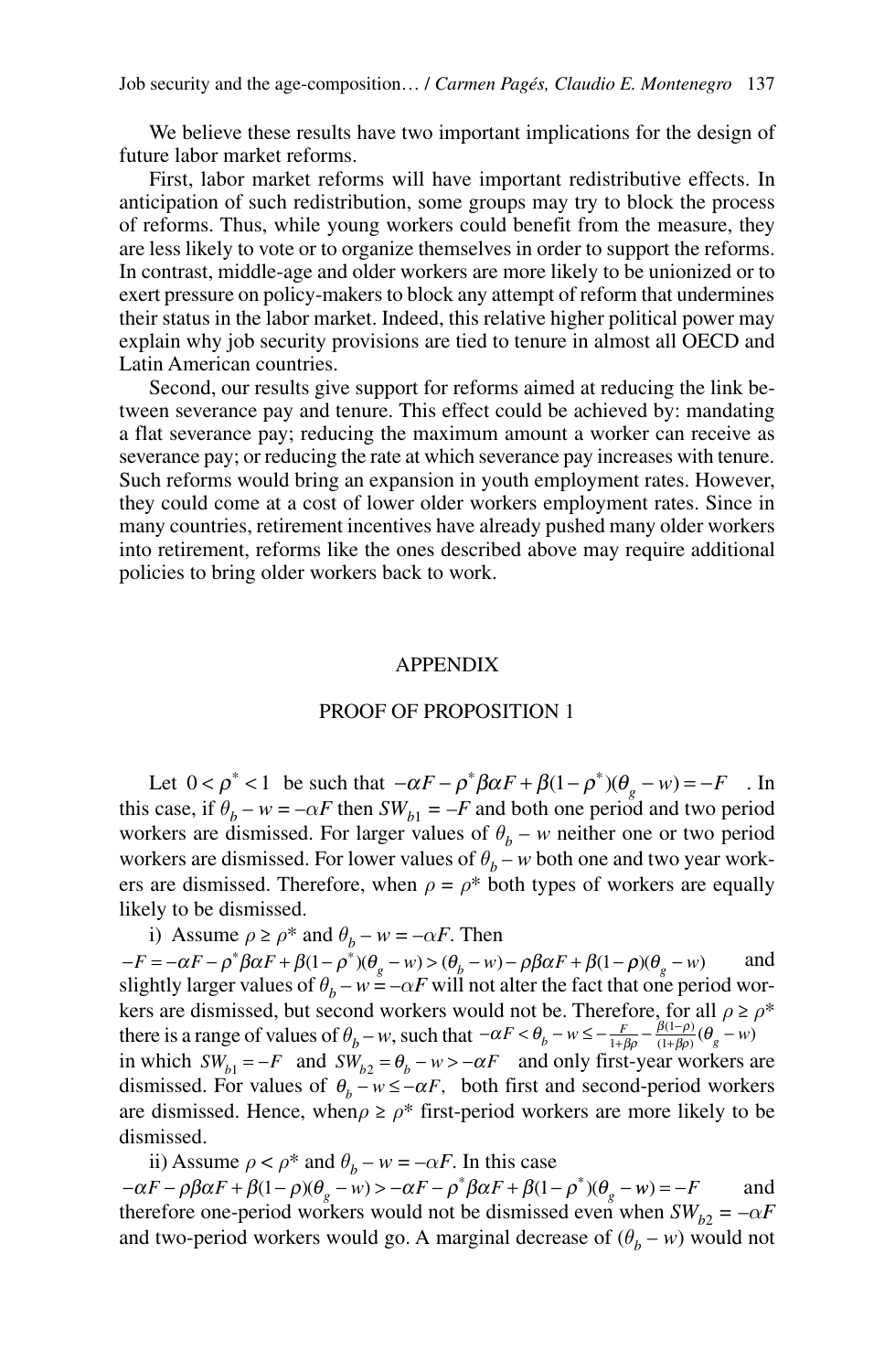alter the fact that second-period workers are dismissed, but first-period ones will be not. Therefore for or all  $0 < \rho < \rho^*$  there is a range of values of  $\theta_b - w$ , such that,  $-F(1-\beta \rho \alpha) - \beta(1-\rho)(\theta_g - w) < \theta_b - w \leq -\alpha F$  in which  $SW_{b_1} < -F$ and  $SW_{h2} = -\alpha F$  and only second-period workers are dismissed. For values of  $\theta_b - w \leq -F(1 - \beta \rho \alpha) - \beta(1 - p)(\theta_g - w)$ , both first and second-period workers are dismissed. Hence, when  $\rho < \rho^*$  second-period workers are more likely to be dismissed.

iii) Since  $\rho^*$  is such that  $-\alpha F - \rho^* \beta \alpha F + \beta (1 - \rho^*) (\theta_g - w) = -F$ ,

$$
\rho^*(\alpha, \theta_g - w) = \frac{F(1 - \alpha) + \beta(\theta_g - w)}{\beta(\alpha F + \theta_g - w)}
$$

and therefore  $\frac{\partial \rho^*(\alpha, \theta_g -)}{\partial \theta - w}$  $\partial \theta$ <sub>a</sub> –  $\frac{\rho^*(\alpha,\theta_g-w)}{2\theta-w}$ θ  $(\alpha, \theta_g - w)$ *g*  $\frac{g^{-w}}{w} > 0$  and  $\frac{\partial \rho^*(\alpha, \theta_g - \alpha)}{\partial \alpha}$ ∂  $\frac{\rho^*(\alpha,\theta_g-w)}{\log}$ α  $\frac{(\alpha, \theta_g - w)}{\alpha}$  < 0.

#### **References**

- Ahsan, Ahmad, and Carmen Pagés (2007). "Are All Labor Regulations Equal? Assessing the Effects of Job Security, Labor Dispute, and Contract Labor Laws in India". Washington, DC: World Bank Policy Research Working Paper Series 4259.
- Anderson, Patricia M. (1993). "Linear Adjustment Costs and Seasonal Labor Demand: Evidence from Retail Trade Firms". *Quarterly Journal of Economics* 108 (4): 1015-42.
- Bertola, Giuseppe (1990). "Job Security, Employment and Wages". *European Economic Review* 34: 851-86.
- Bertola, Giuseppe, Francine D. Blau, and Lawrence M. Kahn (2002). "Labor Market Institutions and Demographic Employment Patterns". Cambridge, MA: National Bureau of Economic Research Working Paper Series 9043.
- Besley, Timothy, and Robin Burgess (2004). "Can Labor Regulation Hinder Economic Performance? Evidence from India". *Quarterly Journal of Economics* 119 (1): 91-134.
- Davis, Steven, and John C. Haltinwanger (1992). "Gross Job Creation, Gross Job Destruction, and Employment Reallocation". *Quarterly Journal of Economics* 107 (3): 819-63.
- Dutta Roy, Sudipta (2004). "Employment Dynamics in Indian Industry: Adjustment Lags and the Impact of Job Security Regulations". *Journal of Development Economics* 73 (1): 233-56.
- Fallon, Peter, and Robert Lucas (1991). "The Impacts of Changes in Job Security Regulations in India and Zimbabwe". *World Bank Economic Review* 5 (3): 395-413.
- Fallon, Peter, and Robert Lucas (1993). "Job Security Regulations and the Dynamic Demand for Industrial Labor in India and Zimbabwe". *Journal of Development Economics* 40: 241-75.